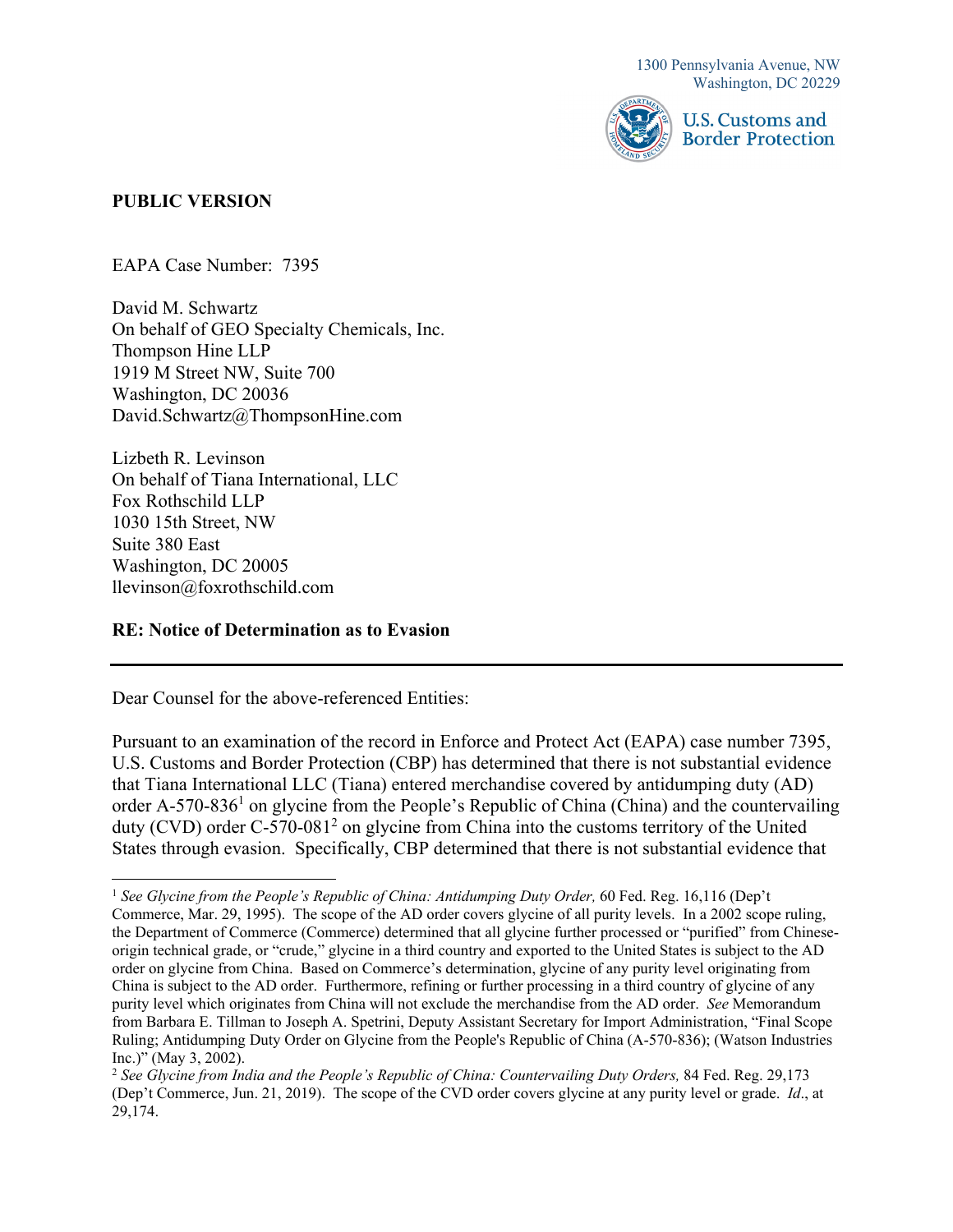Tiana imported Chinese-origin glycine into the United States after allegedly transshipping the glycine through India.

## **Background**

on glycine from China by importing Chinese-origin glycine that was transshipped through India.<sup>3</sup> On November 19, 2019, GEO Specialty Chemicals, Inc. (GEO), a manufacturer of glycine in the United States, submitted an allegation to CBP that Tiana was evading the AD and CVD orders GEO alleged that Tiana was transshipping Chinese glycine through India using two transshipment schemes described below.

origin glycine.<sup>8</sup> GEO claimed that the first transshipment scheme involved three Indian companies, Crest Remedies, Studio Disrupt, and Mulji Mehta, all of which GEO alleged to be related. To support its claims concerning this transshipment scheme, GEO provided two sets of data, one showing that Crest Remedies had imported glycine into India from China and another showing that Tiana had imported glycine into the United States from Studio Disrupt.<sup>4</sup> GEO argued that neither Studio Disrupt nor its affiliate Mulji Mehta were identified as an Indian manufacturer of glycine, and therefore Studio Disrupt must have obtained the glycine it exported from another entity.<sup>5</sup> In an effort to evidence that Crest Remedies and Mulji Mehta were affiliated, GEO provided information showing that each company had a director who was also a director of another Indian company, Antop Hill Warehousing Co. Ltd. (Antop Hill), and both Crest Remedies and Mulji Mehta had offices in the Antop Hill complex where no production or warehousing activities were allegedly occurring.<sup>6</sup> GEO submitted additional information demonstrating that Studio Disrupt and one of the Mulji Mehta companies had the same address in the Antop Hill complex, and that the address listed in the trade data for Studio Disrupt was an apartment located in a residential area with no manufacturing facilities.<sup>7</sup> Based on the alleged affiliation between Crest Remedies and Mulji Mehta, Studio Disrupt's alleged affiliation with Mulji Mehta, and the three companies' proximate offices in the Antop Hill complex, GEO claimed that the glycine Crest Remedies was importing from China into India, which Studio Disrupt then exported to Tiana, was Chinese-

According to GEO, the second transshipment scheme involved Tiana's Indian affiliate Kumar Industries (Kumar), from which it imported glycine into the United States.<sup>9</sup> GEO argued that Tiana had a history of importing transshipped Chinese glycine from Indian [companies.10](https://companies.10) Citing Commerce's 2012 finding that two Indian companies circumvented the AD order on glycine from China, GEO asserted that one of the two companies, AICO Laboratories India Ltd. (AICO),

Under Title IV, Section 421 of the Trade Facilitation and Trade Enforcement Act" (Nov. 19, 2019) (Allegation).<br>
<sup>4</sup> *See* Allegation at Exhibits 1-2.<br>
<sup>5</sup> *Id.* at 6-9 and Exhibits 3-4.<br>
<sup>6</sup> *Id.* at 7 and Exhibits 6, 7, <sup>3</sup> See Letter from GEO, "Revision of September 11, 2019 Evasion Allegation Against Tiana International LLC

 $7$  Id. at 8-9 and Exhibits 1, 13, and 14.

 $8$  *Id.* at 4-9.

 $9$  *Id.* at 9 and Exhibits 20 and 21.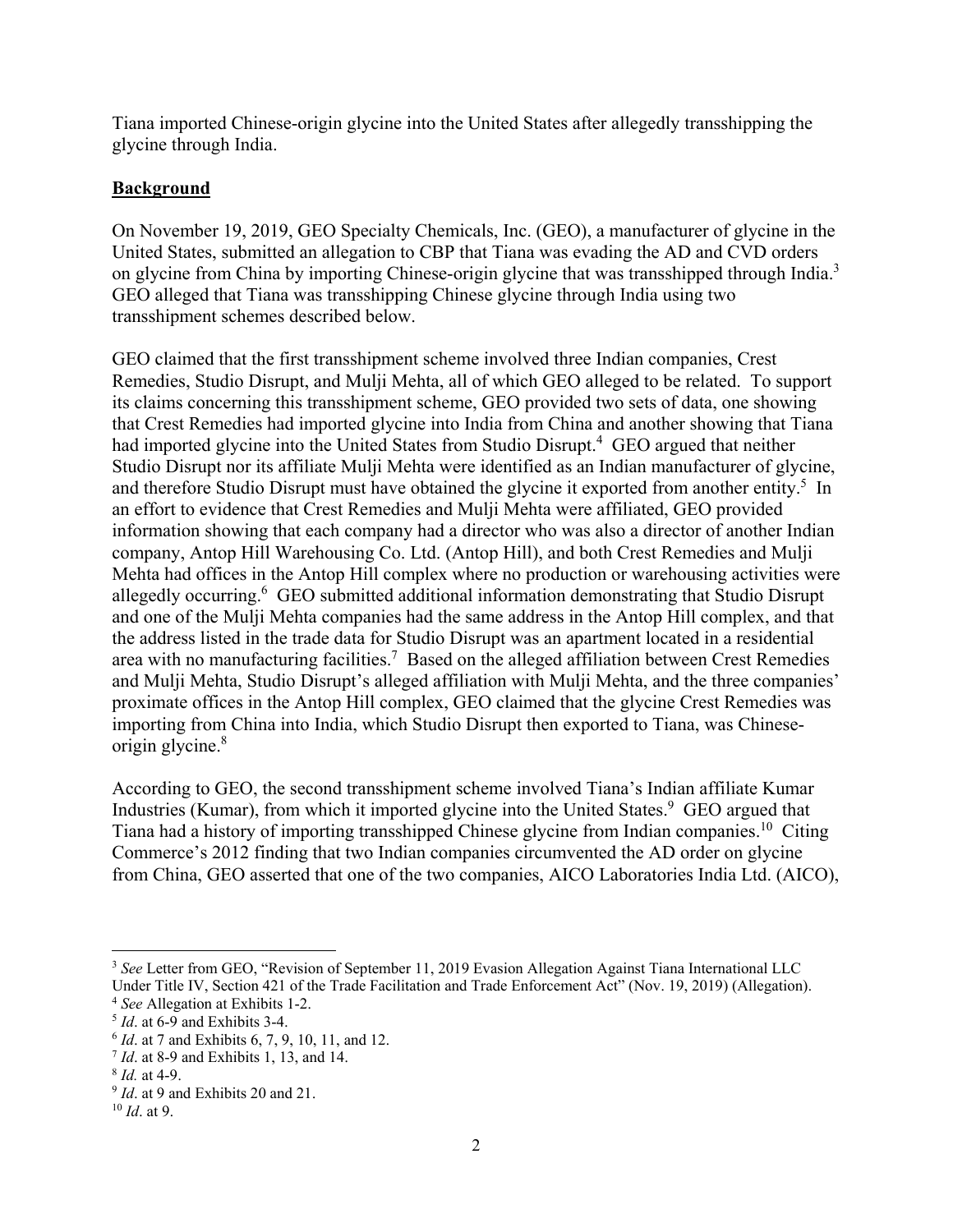Indian company that exported glycine to the United States.<sup>13</sup> was, and still appeared to be, owned in large part by members of the Chopra family.<sup>11</sup> GEO maintained that members of the Chopra family had founded or were now serving as directors of Tiana International and [Kumar.12](https://Kumar.12) GEO asserted that Kumar was also affiliated with Rakon Industries, which previously imported Chinese glycine into India, and Rudraa International, an

exported from India by Studio Disrupt.<sup>17</sup> On November 27, 2019, CBP acknowledged receipt of the properly-filed EAPA allegation against Tiana.<sup>14</sup> CBP found that the information in the allegation reasonably suggested that Tiana entered covered merchandise for consumption into the customs territory of the United States through evasion and consequently, on December 18, 2019, initiated an EAPA investigation pursuant to Title IV, section 421 of the Trade Facilitation and Trade Enforcement Act of 2015.<sup>15</sup> After initiation of the investigation, CBP issued CF28 questionnaires to Tiana for an entry of glycine made during the period of investigation that was shipped from India by Kumar.<sup>16</sup> CBP also reviewed information provided by Tiana International in response to a CF28 questionnaire issued for another entry made during the period of investigation of glycine

on January 3, 2020 and March 6, 2020.<sup>18</sup> Additionally, after initiation of the investigation, GEO voluntarily submitted factual information

After evaluating the information on the record, on March 17, 2020, CBP found the information reasonably suggested that Tiana evaded the AD and CVD orders on glycine from China by importing glycine that was manufactured in China and transshipped through India by Studio

[6017]. The Tiana Follow-up CF28 Response for entry [196017 was Letter from Tiana, "EAPA Investigation No. 7395 - Submission of Business Confidential and Public Versions of referenced in this footnote, *see* Letter from Tiana, "EAPA Investigation No. 7395 – Submission of Business <sup>16</sup>*See* CF28 issued to Tiana for entry number [ CF28 Response for entry [ number [ ]6017 (Jan. 14, 2020); Tiana CF28 Response for entry [6017 (Feb. 21, 2020); Follow-up CF28 issued to Tiana for entry number [ [6017 (Mar. 2, 2020); and Tiana Follow-up CF28 Response for entry number [ ]6017 (Mar. 24, 2020) (Tiana Follow-up submitted after CBP issued its formal notice of investigation. For all documents referenced in this footnote, *see*  number [ <sup>17</sup> See CF28 issued to Tiana for entry number  $\lceil$ Responses to CF 28s Issued to Tiana International" (Apr. 1, 2020) (CF28 for Entry [ ]6017).<br><sup>17</sup> *See* CF28 issued to Tiana for entry number [ ]6944 (May 1, 2019); Tiana CF28 Response for entry ]6944 (May 28, 2019); CBP Form 29 issued to Tiana for entry number [ 2019); and Tiana Follow-up Response for entry number [ ]6944 (Jul. 2, ]6944 (Aug. 19, 2019). For all documents Confidential and Public Versions of Responses to CF 28s Issued to Tiana International, Entry-6944" (Apr. 6, 2020) (CF28 for Entry [ ]6944). 18 *See* Letter from GEO, "EAPA Case No. 7395: Supplemental Evidence for Investigation of Tiana International

 *Circumvention of the Antidumping Duty Order*, 77 Fed. Reg. 73,426 (Dec. 10, 2012) (*2012 Glycine Circumvention*  Determination), and Exhibit 18. <sup>11</sup>*Id*. at 9, citing *Glycine From the People's Republic of China: Final Partial Affirmative Determination of* 

<sup>&</sup>lt;sup>12</sup> *Id.* at 9 and Exhibits 19, 22 and 23.<br><sup>13</sup> *Id.* at 9-10 and Exhibits 16, 20, 24, 25, and 26.<br><sup>14</sup> *See* 19 CFR 165.12; *see also* CBP Email, "Receipt of EAPA Case No. 7395: Allegation of Transshipment of Chinese Glycine through India" (Nov. 27, 2019).

<sup>15</sup>*See* CBP Memorandum, "Initiation of Investigation for EAPA Case Number 7395" (Dec. 18, 2019); *see also* 19 USC 1517(b)(1) and 19 CFR 165.15.

 LLC Under Title IV, Section 421 of the Trade Facilitation and Trade Enforcement Act" (Jan. 3, 2020) (GEO First Evidence for Investigation of Tiana International LLC Under Title IV, Section 421 of the Trade Facilitation and Supplemental Submission) and Letter from GEO, "EAPA Case No. 7395: Second Submission of Supplemental Trade Enforcement Act" (Mar. 6, 2020) (GEO Second Supplemental Submission).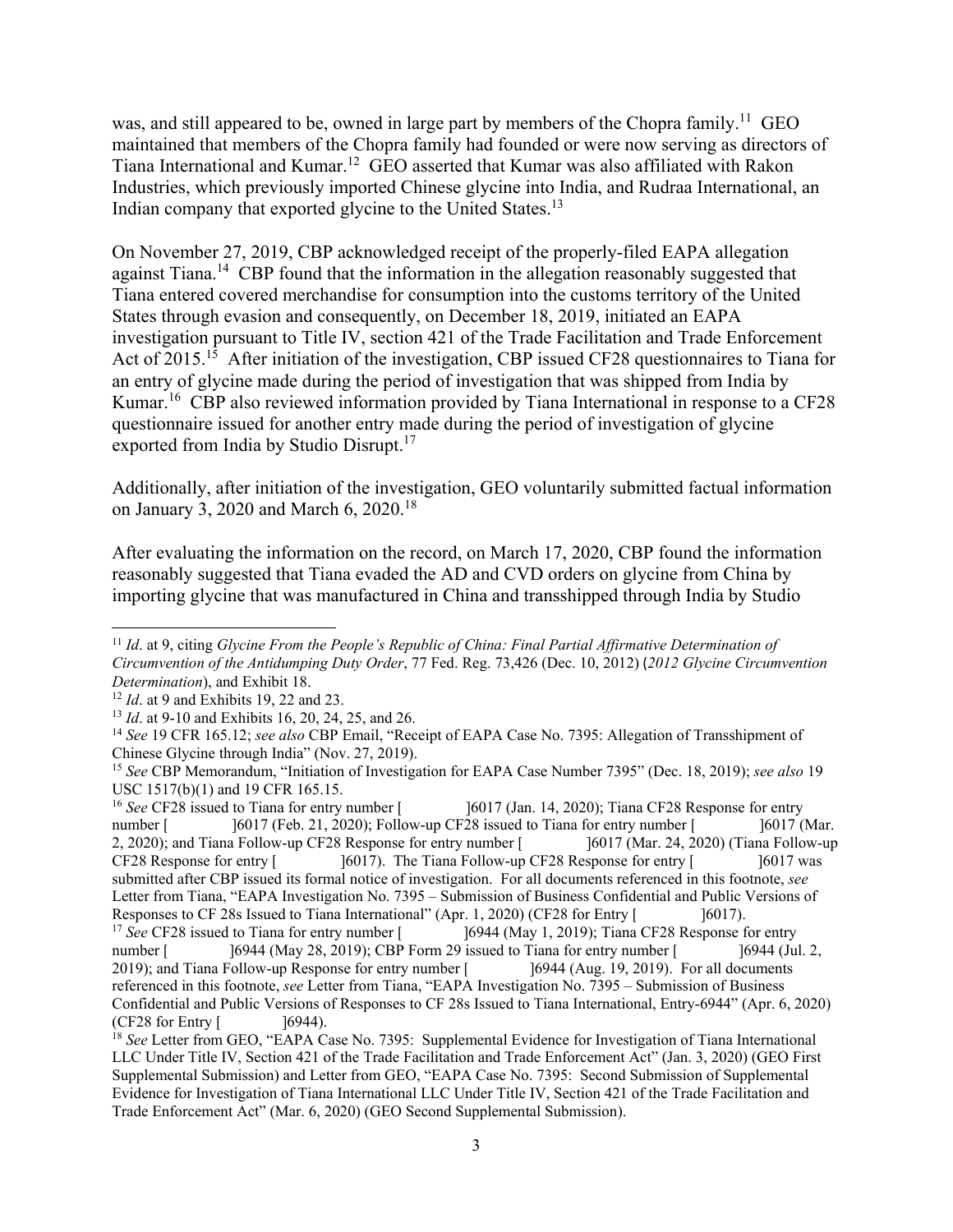Disrupt and [Kumar.](https://Kumar.19)<sup>19</sup> On March 24, 2020, CBP issued GEO and Tiana a notice of initiation of investigation concerning Tiana's alleged evasion of the AD and CVD orders on glycine from [China.](https://China.20)<sup>20</sup> Although CBP did not impose interim measures, CBP advised both GEO and Tiana that CBP would take appropriate measures to protect the revenue if it determined during this investigation that there was substantial evidence of evasion.<sup>21</sup> The notice also informed GEO and Tiana that the entries covered by the investigation were those entered for consumption, or withdrawn from warehouse for consumption, from November 27, 2018 through the pendency of this investigation. $^{22}$ 

 $]$  ([ ] or Manufacturer #2), the claimed manufacturer for glycine exported by Studio Disrupt.<sup>24</sup> Studio On April 23, 2020, CBP issued requests for information (RFIs) to Tiana, Studio Disrupt, and Kumar.<sup>23</sup> On May 15, 2020, CBP issued an RFI to [ Disrupt and Manufacturer #2 responded to the RFIs on June 18, 2020, Tiana submitted its RFI response on June 25, 2020, and Kumar filed its RFI response on June 26, 2020.<sup>25</sup>

Between May 20, 2020 and July 3, 2020, GEO made four voluntarily submissions of factual information.<sup>26</sup> On July 13, 2020 and July 15, 2020, Tiana and Studio Disrupt voluntarily

<sup>&</sup>lt;sup>19</sup> See CBP Email, "CBP Notification - Notice of Investigation for EAPA Case No. 7395" (Mar. 17, 2020).<br><sup>20</sup> See 19 CFR 165.15(d)(1); *see also* CBP Memorandum, "Notice of Initiation of Investigation Taken as to Tiana

People's Republic of China - EAPA Case Number 7395" (Mar. 24, 2020) (Notice of Initiation of Investigation).<br><sup>21</sup> See Notice of Initiation of Investigation at 6.<br><sup>22</sup> Id. at 2; see also 19 CFR 165.2.<br><sup>23</sup> See CBP Memorandu International LLC concerning Evasion of the Antidumping and Countervailing Duty Orders on Glycine from the People's Republic of China - EAPA Case Number 7395" (Mar. 24, 2020) (Notice of Initiation of Investigation).

 $22$  Id. at 2; see also 19 CFR 165.2.

 regard to Enforce and Protect Act (EAPA) investigation of whether Tiana International LLC has evaded the Antidumping and Countervailing Duty Orders on glycine from the People's Republic of China, A-570-836 and C- Act (EAPA) investigation of whether Tiana International LLC has evaded the Antidumping and Countervailing (EAPA) investigation of whether Tiana International LLC has evaded the Antidumping and Countervailing Duty Orders on glycine from the People's Republic of China, A-570-836 and C-570-081, with entries of merchandise into the United States" (Apr. 23, 2020); CBP Memorandum to Studio Disrupt, "Request for Information to Exporter with 570-081, with entries of merchandise into the United States" (Apr. 23, 2020); and CBP Memorandum to Kumar (Manufacturer #1), "Request for Information to Identified Manufacturer/Supplier with regard to Enforce and Protect Duty Orders on glycine from the People's Republic of China, A-570-836 and C-570-081, with entries of merchandise into the United States" (Apr. 23, 2020).

 regard to Enforce and Protect Act (EAPA) investigation of whether Tiana International LLC has evaded the Antidumping and Countervailing Duty Orders on glycine from the People's Republic of China, A-570-836 and C-<sup>24</sup> See CBP Memorandum to Manufacturer #2, "Request for Information to Identified Manufacturer/Supplier with 570-081, with entries of merchandise into the United States" (May 15, 2020).

<sup>25</sup>*See* Letter from Studio Disrupt, "EAPA Consolidated Case Number 7395: Response to Request for Information" (Jun. 18, 2020) (Studio Disrupt RFI Response); Letter from Manufacturer #2, "EAPA Consolidated Case Number 7395: Response to Request for Information" (Jun. 18, 2020) (Manufacturer #2 RFI Response); Letter from Tiana, "EAPA Consolidated Case Number 7395: Tiana International's Response to the Request for Information" (Jun. 25, 2020) (Tiana RFI Response); and Letter from Kumar, "EAPA Consolidated Case Number 7395: Response to the Request for Information" (Jun. 26, 2020) (Kumar RFI Response).

 20, 2020) (GEO Third Supplemental Submission); Letter from GEO, "EAPA Case No. 7395: Fourth Submission of Supplemental Evidence for Investigation of Tiana International LLC Under Title IV, Section 421 of the Trade Submission of Supplemental Evidence for Investigation of Tiana International LLC Under Title IV, Section 421 of <sup>26</sup> See Letter from GEO, "EAPA Case No. 7395: Third Submission of Supplemental Evidence for Investigation of Tiana International LLC Under Title IV, Section 421 of the Trade Facilitation and Trade Enforcement Act" (May Facilitation and Trade Enforcement Act" (Jun. 12, 2020); Letter from GEO, "EAPA Case No. 7395: Fifth the Trade Facilitation and Trade Enforcement Act" (Jun. 29, 2020) (GEO Fifth Supplemental Submission); and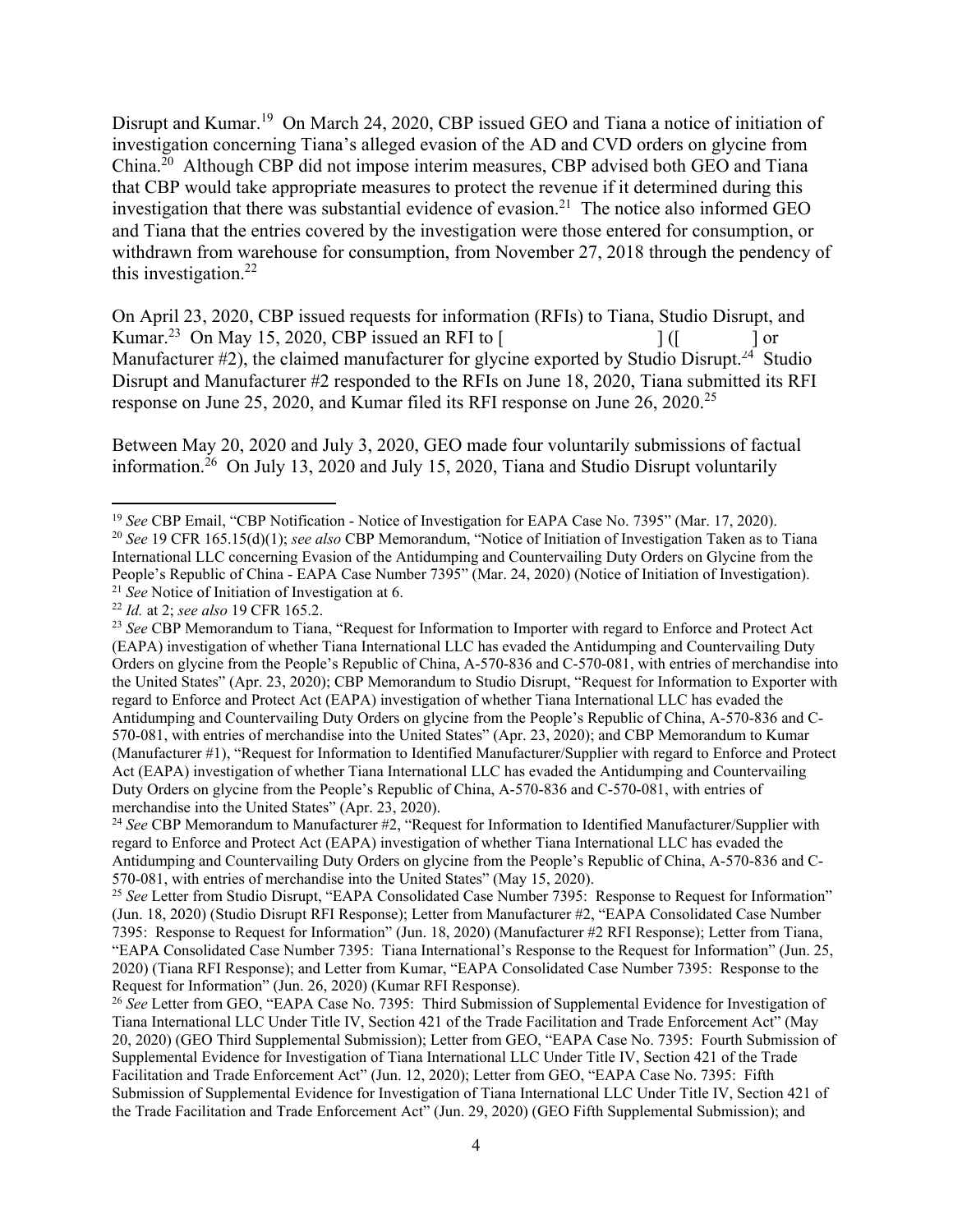15, 2020 voluntary factual information [submission.28](https://submission.28) submitted factual information, and on July 15, 2020, Tiana and Kumar voluntarily submitted factual [information.27](https://information.27) On July 24, 2020, GEO submitted rebuttal information to Kumar's July

information to each of these supplemental RFI responses. $31$ CBP issued supplemental RFIs to Tiana, Studio Disrupt, and Manufacturer #2 on August 6, 2020, and a supplemental RFI to Kumar on August  $13$ , 2020.<sup>29</sup> Studio Disrupt submitted its supplemental RFI response on August 20, 2020, Manufacturer #2 submitted its supplemental RFI response on August 26, 2020, and both Tiana and Kumar filed their supplemental RFI responses on August 27, 2020.30 Between August 26, 2020 and September 4, 2020, GEO filed rebuttal

 Letter from GEO, "EAPA Case No. 7395: Sixth Submission of Supplemental Evidence for Investigation of Tiana International LLC Under Title IV, Section 421 of the Trade Facilitation and Trade Enforcement Act" (Jul. 3, 2020).<br><sup>27</sup> See Letter from Tiana and Studio Disrupt, "EAPA Consolidated Case Number 7395: Submission of Voluntary Studio Disrupt, "EAPA Case Number 7395: Second Submission of Voluntary Information" (Jul. 15, 2020) (Tiana <sup>28</sup>*See* Letter from GEO, "EAPA Case No. 7395: Submission of Factual Information in Rebuttal to July 15, 2020 Information" (Jul. 13, 2020) (Tiana and Studio Disrupt Factual Information Submission); Letter from Tiana and and Studio Disrupt 2nd Factual Information Submission); and Letter from Tiana and Kumar, "EAPA Case Number 7395: Submission of Voluntary Information" (Jul. 15, 2020) (Tiana and Kumar Factual Information Submission). Submission of Voluntary Information of Kumar Industries" (Jul. 24, 2020) (GEO Rebuttal to Tiana and Kumar Factual Information Submission).

 <sup>29</sup>*See* CBP Memorandum to Tiana, "Supplemental Request for Information to Importer with regard to Enforce and Request for Information to Exporter with regard to Enforce and Protect Act (EAPA) investigation of whether Tiana with regard to Enforce and Protect Act (EAPA) investigation of whether Tiana International LLC has evaded the Antidumping and Countervailing Duty Orders on glycine from the People's Republic of China, A-570-836 and C-Protect Act (EAPA) investigation of whether Tiana International LLC has evaded the Antidumping and Countervailing Duty Orders on glycine from the People's Republic of China, A-570-836 and C-570-081, with entries of merchandise into the United States" (Aug. 6, 2020); CBP Memorandum to Studio Disrupt, "Supplemental International LLC has evaded the Antidumping and Countervailing Duty Orders on glycine from the People's Republic of China, A-570-836 and C-570-081, with entries of merchandise into the United States" (Aug. 6, 2020); CBP Memorandum to Manufacturer #2, "Supplemental Request for Information to Identified Manufacturer/Supplier 570-081, with entries of merchandise into the United States" (Aug. 6, 2020); and CBP Memorandum to Kumar, "Supplemental Request for Information to Identified Manufacturer/Supplier with regard to Enforce and Protect Act (EAPA) investigation of whether Tiana International LLC has evaded the Antidumping and Countervailing Duty Orders on glycine from the People's Republic of China, A-570-836 and C-570-081, with entries of merchandise into the United States" (Aug. 13, 2020).

 Supplemental RFI Response" (Aug. 20, 2020) (Studio Disrupt Supplemental RFI Response); Letter from Tiana and <sup>30</sup>*See* Letter from Tiana and Studio Disrupt, "EAPA Case Number 7395: Submission of Studio Disrupt's Manufacturer #2, "EAPA Consolidated Case Number 7395: Manufacturer #2's Response to Supplemental Request for Information" (Aug. 26, 2020) (Manufacturer #2 Supplemental RFI Response); Letter from Tiana, "EAPA Case Number 7395: Submission of Tiana's Supplemental RFI Response" (Aug. 27, 2020); and Letter from Tiana and Kumar, "EAPA Case Number 7395: Submission of Kumar Industries' Supplemental RFI Response" (Aug. 27, 2020) (Kumar Supplemental RFI Response).

 <sup>31</sup>*See* Letter from GEO, "EAPA Case No. 7395: Submission of Factual Information in Rebuttal to August 20, 2020 Supplemental Request for Information ('RFI') Response of Studio Disrupt" (Aug. 26, 2020); Letter from GEO,"EAPA Case No. 7395: Submission of Factual Information in Rebuttal to August 27, 2020 Supplemental Request for Information ('RFI') Response of Tiana International LLC" (Sep. 3, 2020); Letter from GEO, "EAPA Case No. 7395: Submission of Factual Information in Rebuttal to August 26, 2020 Supplemental Request for Information ('RFI') Response of 'Manufacturer #2'" (Sep. 3, 2020) (GEO Rebuttal to Manufacturer #2 Supplemental RFI Response); and Letter from GEO, "EAPA Case No. 7395: Submission of Factual Information in Rebuttal to August 27, 2020 Supplemental Request for Information ('RFI') Response of Kumar Industries" (Sep. 4, 2020).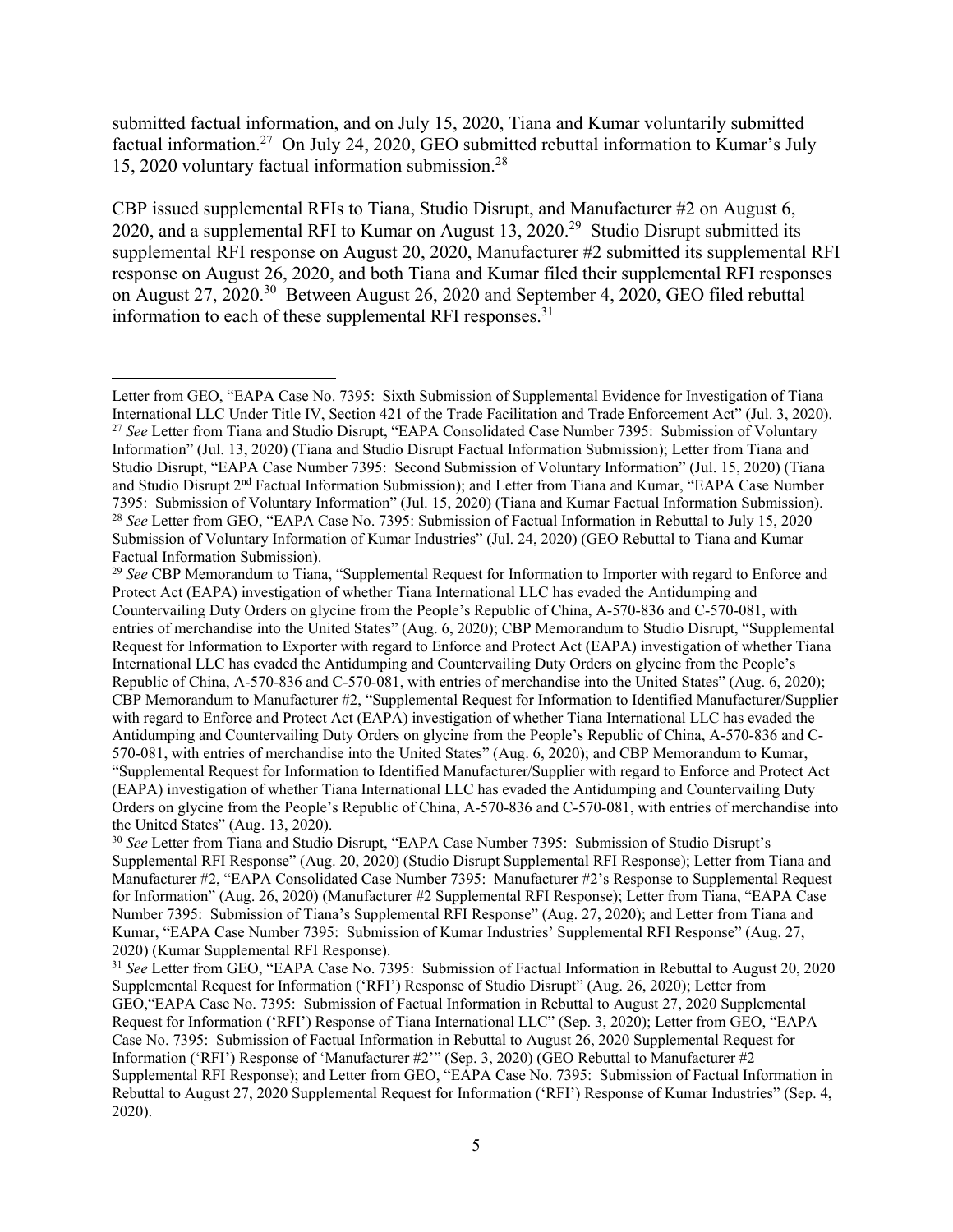Manufacturer #2's second supplemental RFI responses on October 8, 2020.<sup>34</sup> CBP issued a second round of supplemental RFIs to Tiana, Studio Disrupt, Kumar, and Manufacturer  $#2$  on September 18, 2020.<sup>32</sup> Tiana and Studio Disrupt provided their responses to the second supplemental RFIs on September 25, 2020, while Kumar and Manufacturer #2 filed their second supplemental RFI responses on October 2, 2020.<sup>33</sup> GEO filed rebuttal information to Studio Disrupt's second supplemental RFI response on October 1, 2020 and to Kumar's and

Finally, on November 3, 2020, GEO and Tiana submitted written arguments,<sup>35</sup> and both GEO and Tiana submitted responses to the written arguments on November 18, 2020.<sup>36</sup>

#### **Analysis**

Under 19 USC  $1517(c)(1)(A)$ , to reach a final determination as to evasion in this case, CBP must "make a determination, based on substantial evidence, with respect to whether such covered merchandise entered into the customs territory of the United States through evasion."<sup>37</sup> Evasion is defined as "the entry of covered merchandise into the customs territory of the United States for

 Supplemental Request for Information to Exporter with regard to Enforce and Protect Act (EAPA) investigation of Manufacturer/Supplier with regard to Enforce and Protect Act (EAPA) investigation of whether Tiana International Memorandum to Manufacturer #2, "Second Supplemental Request for Information to Identified Manufacturer/Supplier with regard to Enforce and Protect Act (EAPA) investigation of whether Tiana International <sup>32</sup>*See* CBP Memorandum to Tiana, "Second Supplemental Request for Information to Importer with regard to Enforce and Protect Act (EAPA) investigation of whether Tiana International LLC has evaded the Antidumping and Countervailing Duty Orders on glycine from the People's Republic of China, A-570-836 and C-570-081, with entries of merchandise into the United States" (Sep. 18, 2020); CBP Memorandum to Studio Disrupt, "Second whether Tiana International LLC has evaded the Antidumping and Countervailing Duty Orders on glycine from the People's Republic of China, A-570-836 and C-570-081, with entries of merchandise into the United States" (Sep. 18, 2020); CBP Memorandum to Kumar, "Second Supplemental Request for Information to Identified LLC has evaded the Antidumping and Countervailing Duty Orders on glycine from the People's Republic of China, A-570-836 and C-570-081, with entries of merchandise into the United States" (Sep. 18, 2020); and CBP LLC has evaded the Antidumping and Countervailing Duty Orders on glycine from the People's Republic of China, A-570-836 and C-570-081, with entries of merchandise into the United States" (Sep. 18, 2020). <sup>33</sup> See Letter from Tiana, "EAPA Case Number 7395: Submission of Tiana's 2<sup>nd</sup> Supplemental RFI Response" (Sep.

<sup>25, 2020);</sup> Letter from Tiana and Studio Disrupt, "EAPA Case Number 7395: Submission of Studio Disrupt's 2<sup>nd</sup> Supplemental RFI Response" (Sep. 25, 2020) (Studio Disrupt 2nd Supplemental RFI Response); Letter from Kumar and Tiana, "EAPA Case Number 7395: Submission of Kumar's 2nd Supplemental RFI Response" (Oct. 2, 2020); and Letter from Manufacturer #2 and Tiana, "EAPA Case Number 7395: Submission of Tiana's 2<sup>nd</sup> Supplemental RFI Response" (Oct. 2, 2020) (Manufacturer #2 2<sup>nd</sup> Supplemental RFI Response).<br><sup>34</sup> *See* Letter from GEO, "EAPA Case No. 7395: Submission of Factual Information in Rebuttal to September 25,

 from GEO, "EAPA Case No. 7395: Submission of Factual Information in Rebuttal to October 2, 2020 Second 2020 Second Supplemental Request for Information ('RFI') Response of Studio Disrupt" (Oct. 1, 2020) and Letter Supplemental Request for Information ('RFI') Responses of 'Manufacturer #2' and Kumar Industries" (Oct. 8, 2020).

Arguments) and Letter from Tiana, Kumar, Studio Disrupt, and Manufacturer #2, "EAPA Case Number 7395: Submission of Written Comments" (Nov. 3, 2020) (Tiana Written Arguments), respectively. <sup>35</sup>*See* Letter from GEO, "GEO Specialty Chemicals, Inc.'s Written Arguments" (Nov. 3, 2020) (GEO Written

<sup>&</sup>lt;sup>36</sup> See Letter from GEO, "GEO Specialty Chemicals, Inc.'s Response to Tiana International, LLC's Written Arguments" (Nov. 18, 2020) and Letter from Tiana, Kumar, Studio Disrupt, and Manufacturer #2, "EAPA Case Number 7395: Submission of Rebuttal Written Comments" (Nov. 18, 2020), respectively.

 <sup>37</sup>*See also* 19 CFR 165.27(a). Substantial evidence is not defined in the statute. However, the Federal Circuit has (quoting *Consol. Edison Co. of N.Y. v. NLRB*, 305 U.S. 197, 229 (1938)). stated that "substantial evidence means such relevant evidence as a reasonable mind might accept as adequate to support a conclusion." *See A.L. Patterson, Inc. v. United States*, 585 Fed. Appx. 778, 781-782 (Fed. Cir. 2014)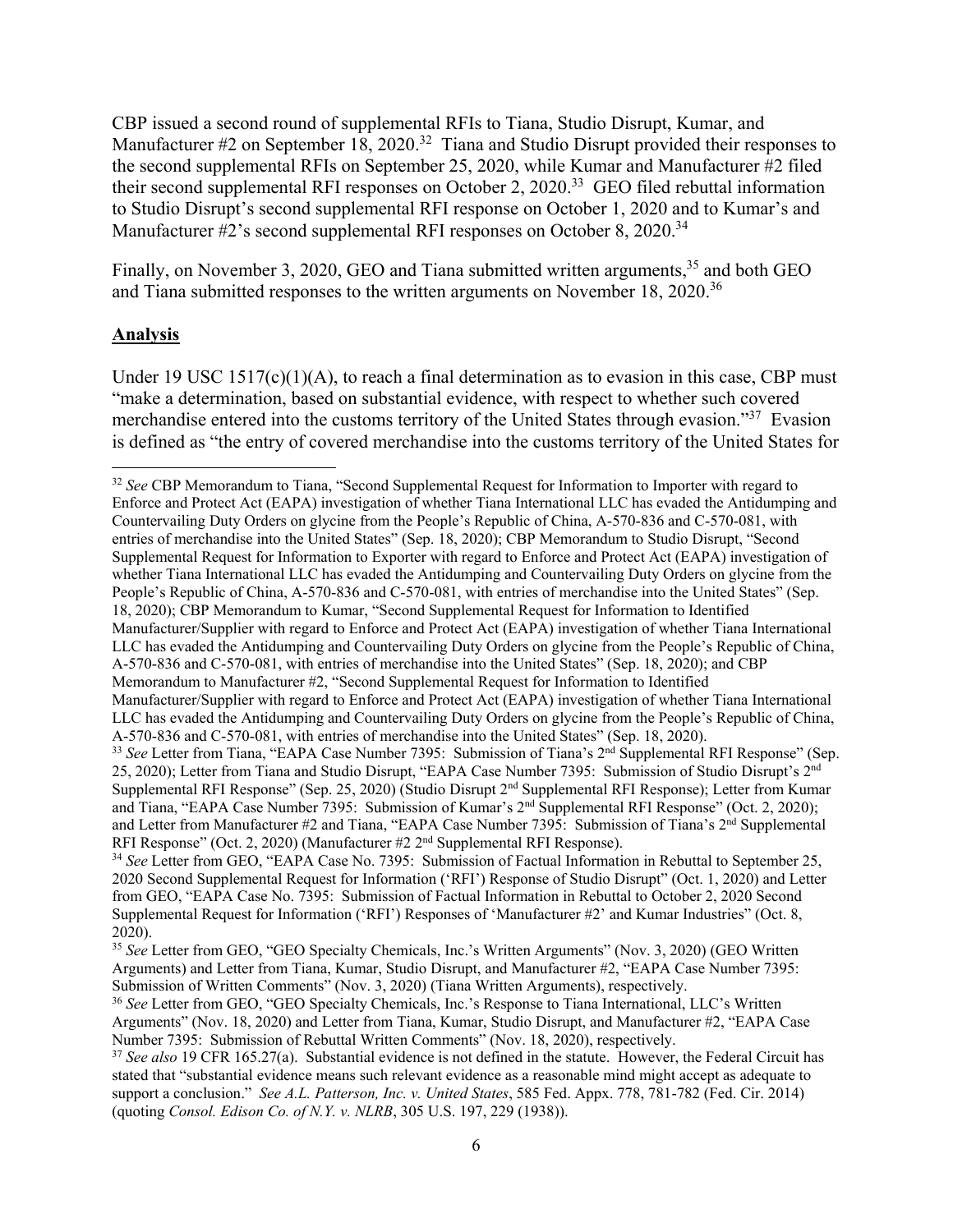consumption by means of any document or electronically transmitted data or information, written or oral statement, or act that is material and false, or any omission that is material and that results in any cash deposit or other security of any amount of applicable antidumping or countervailing duties being reduced or not being applied with respect to the merchandise."<sup>38</sup> As discussed below, based on the record of this investigation, substantial evidence does not exist to determine that Tiana entered covered merchandise into the customs territory of the United States through evasion.

#### Tiana's Imports from Studio Disrupt

GEO alleges that Tiana's imports of glycine from Studio Disrupt could not have been produced by the claimed manufacturer,  $[$   $]$  (*i.e.*, Manufacturer #2), and that the glycine exported by Studio Disrupt consisted of Chinese glycine that was mislabeled as Indian in origin. However, CBP finds that there is not substantial evidence that Tiana's imports of glycine from Studio Disrupt were transshipped through India from China. In this section, CBP addresses GEO's arguments regarding Tiana's imports of glycine from Studio Disrupt, as well as arguments related to Studio Disrupt's affiliate, Mulji Mehta Enterprises,<sup>39</sup> and Crest Remedies.

### *Studio Disrupt's and Manufacturer #2's Batch Numbers for Glycine*

quantity, and other information.<sup>41</sup> GEO argues that Studio Disrupt has never maintained any records directly tying the glycine that Studio Disrupt sold to Tiana to Manufacturer #2.<sup>40</sup> In particular, GEO refers to Studio Disrupt's statements that it does not keep any written records to trace its batch numbers for the glycine to Manufacturer #2's batch numbers, but that it is able to link the material using the dispatch date,

CBP agrees that the batch numbers on Studio Disrupt's invoices are different from those on Manufacturer #2's production records, and Studio Disrupt itself admits that it does not keep written records to trace its batch numbers to those of Manufacturer  $#2.^{42}$  However, Studio Disrupt explained that it is able to trace the glycine using the dispatch date on Manufacturer #2's invoices and dispatch reports to Studio Disrupt's invoices to Tiana, and provided a chart and supporting documentation showing the details from each document that could be used to trace the glycine purchased from Manufacturer  $#2$  to the glycine sold to Tiana.<sup>43</sup> In addition, Studio Disrupt indicated that the quantity of glycine on Manufacturer #2's invoices and dispatch report match the quantity of glycine on Studio Disrupt's invoices to Tiana.<sup>44</sup> CBP reviewed the chart and supporting documentation and confirmed that the glycine purchased from Manufacturer #2

<sup>&</sup>lt;sup>38</sup> See 19 CFR 165.1; *see also* 19 USC 1517(a)(5)(A).<br><sup>39</sup> Studio Disrupt states that it is affiliated with Mulji Mehta Enterprises. *See* Tiana and Studio Disrupt Factual Information Submission at Statement on Behalf of Mulji Mehta (page 8 of PDF) and Tiana and Studio Disrupt 2<sup>nd</sup> Factual Information Submission at 2 and Attachment 1.

<sup>&</sup>lt;sup>40</sup> See GEO Written Arguments at 10-11.<br><sup>41</sup> *Id*. at 10, citing Studio Disrupt Supplemental RFI Response at 3 and Studio Disrupt 2nd Supplemental RFI Response at 1.

 $42$  See Studio Disrupt Supplemental RFI Response at 3.

 <sup>42</sup>*See* Studio Disrupt Supplemental RFI Response at 3. 43 *See* Studio Disrupt 2nd Supplemental RFI Response at 1 and Exhibits 1.0, 1.1, 1.2, and 1.3; *see also* Studio Disrupt RFI Response at Exhibit 4 for Studio Disrupt's export invoice.

 <sup>44</sup>*See* Studio Disrupt 2nd Supplemental RFI Response at 1 and Exhibits 1.1, 1.2, and 1.3.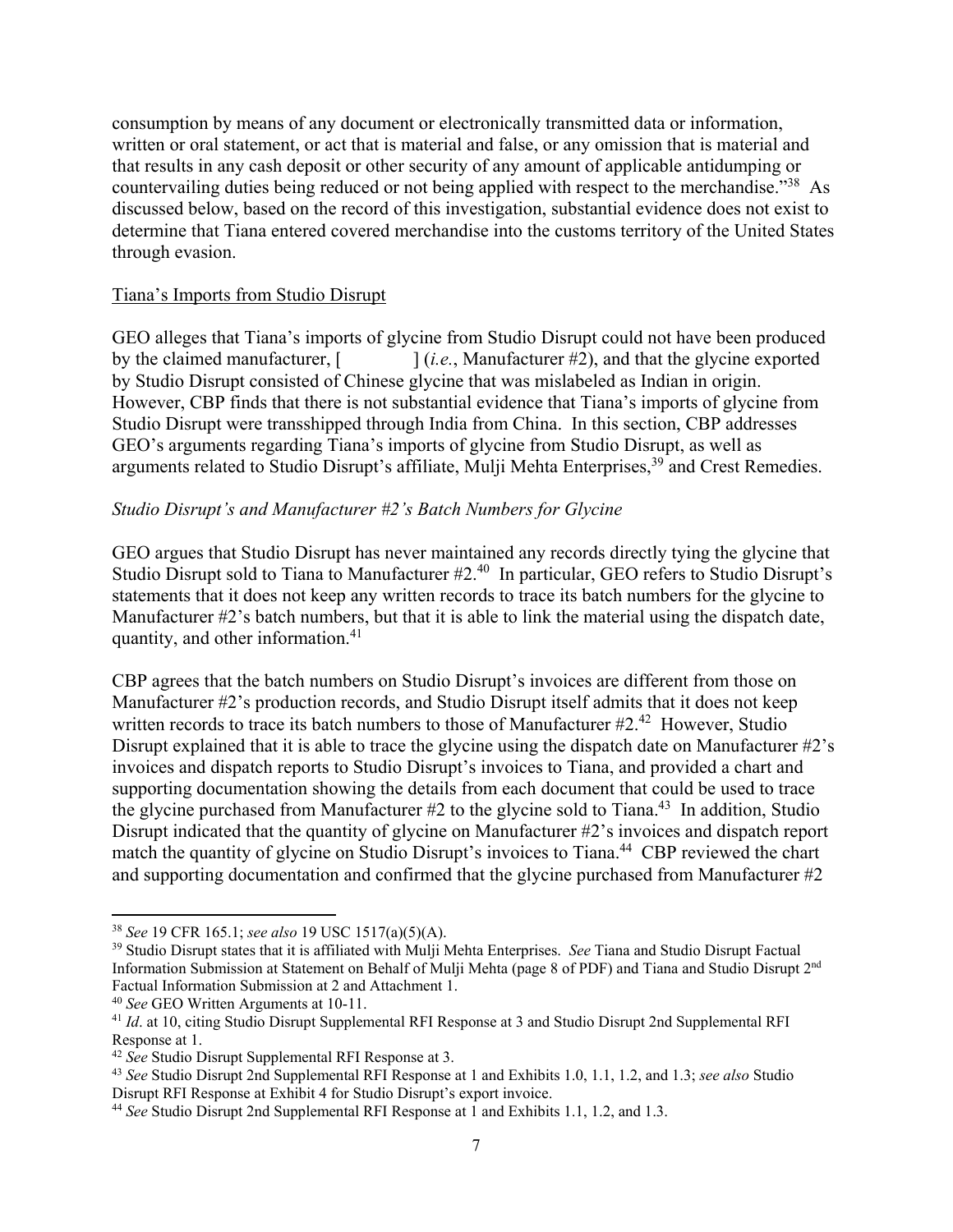linked to the glycine sold to Tiana based on the various details. Further, CBP observed that the batch numbers on Manufacturer #2's dispatch reports traced to the production documentation provided in Manufacturer  $\#2$ 's RFI response for each sale to Studio Disrupt.<sup>45</sup> Because Studio Disrupt is able to tie its batch numbers to Manufacturer #2's batch numbers using information from various documents, CBP finds that the absence of any single record providing a direct match between Studio Disrupt's and Manufacturer #2's batch numbers does not indicate that Manufacturer #2 did not produce the glycine.

### *Glycine Imported by Chemsteel from China*

GEO claims that Studio Disrupt exported glycine to Tiana that was imported from China by another Indian company, Chemsteel, based on data obtained from  $\lceil$  [.<sup>46</sup> According to the data, Chemsteel imported 20,000 kilograms (kg) of glycine into India on September 17, 2018 from China on bill of lading number 8086662.<sup>47</sup> Another set of data showed that on February 22, 2019, Studio Disrupt made two shipments of glycine to Tiana that were both described as a "RE EXPORT" of "BE NO. 8086662" with "DT 17.09.2018" in quantities of 19,000 and 20,000 kg on bill of lading numbers  $2230128$  and  $2230156$ , respectively.<sup>48</sup> GEO argues that shipping bill number 2230156 appears on the bill of lading for Tiana entry number ]6944 (*i.e.*, the entry from Studio Disrupt that was subject to the CF28 issued prior to the EAPA investigation<sup>49</sup>). GEO contends that the bill of lading for Tiana entry number ]6944 also lists container number MSCU6603841, which "matches the container number for that shipment of transshipped Chinese glycine."<sup>50</sup> Based on these data, GEO argues that the glycine reflected on Studio Disrupt shipping bill number 2230156 consisted of Chineseorigin glycine imported into India by Chemsteel.  $\overline{[}$  $\overline{a}$ 

Additionally, GEO asserts, the [ ] data show that Studio Disrupt's affiliate, Mulji Mehta Enterprises, shipped 19,000 kg of glycine from India to the United States to consignee Summit Resource [Group.](https://Group.51)51 This glycine was described as a "RE EXPORT" of "BE NO. 8086662" with "DT 17.09.2018," which, according to the [ ] data, was imported by Chemsteel into India from China. GEO claims that the Chopra family has supplied glycine to Summit Resource Group since 2012, and thus it is likely that Tiana was the importer of record for the glycine shipped by Mulji Mehta Enterprises. $52$ 

appear on the bill of lading for Tiana entry  $\sim$  16944 from Studio Disrupt, the [ CBP finds that while shipping bill number 2230156 and container number MSCU6603841 do

] data provided by GEO are discrepant and cannot be relied upon as evidence of evasion. The [ ] data show that Chemsteel imported 20,000 kg of glycine into India from China on bill of lading 8086662. However, the other set of [ ] data indicates that there were five shipments of glycine (including the two shipments from Studio Disrupt to Tiana)

<sup>&</sup>lt;sup>45</sup> See Manufacturer #2 RFI Response at Exhibit 5.<br><sup>46</sup> See GEO Written Arguments at 14-15.<br><sup>47</sup> Id. at 14, citing GEO First Supplemental Submission at Exhibit 2<br><sup>48</sup> Id., citing GEO First Supplemental Submission at Exhi

 $48$  *Id.*, citing GEO First Supplemental Submission at Exhibit 1.

<sup>&</sup>lt;sup>49</sup> *See* CF28 for Entry [ <sup>50</sup> *See* GEO Written Arguments at 14-15.<br><sup>51</sup> *Id*. at 35-36; *see also* GEO First Supplemental Submission at Exhibits 1 and 2.<br><sup>52</sup> *Id*. at 36-38.

 $52$  *Id.* at 36-38.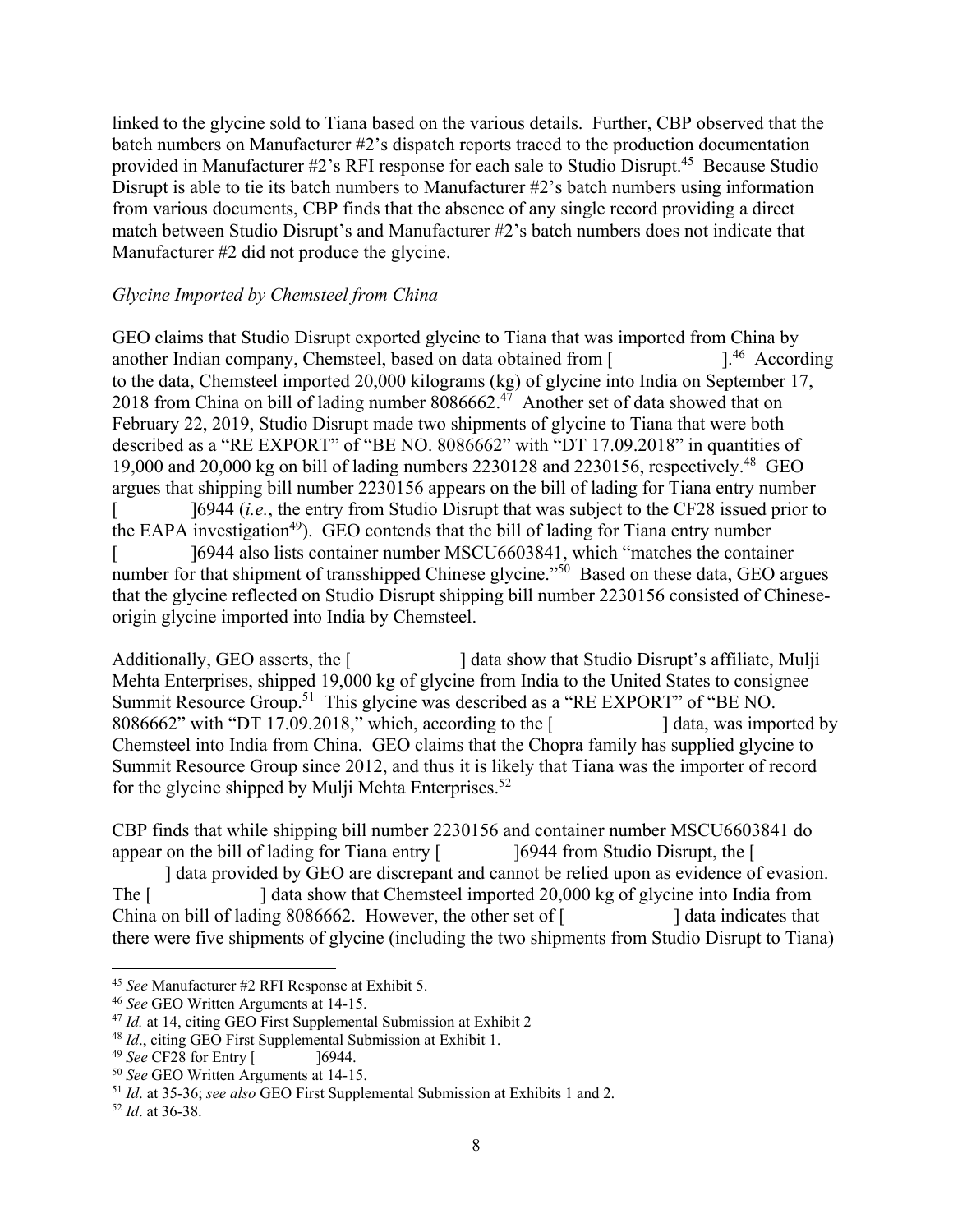described as a "RE EXPORT" of "BE NO. 8086662 with "DT 17.09.2018," and that the total quantity of those five shipments was 97,000 kg. It is simply not possible for Chemsteel to have imported 20,000 kg of glycine into India from China on bill of lading number 8086662 and then imported from China. As for GEO's claim that container number MSCU6603841 matches the container number for that shipment of allegedly transshipped Chinese glycine, CBP finds that the record contains no evidence linking container number MSCU6603841 to the glycine imported by Chemsteel from China on bill of lading 8086662. for that same glycine to have been re-exported in five shipments totaling 97,000 kg. In fact, the total quantity of the two exports by Studio Disrupt according to the [ ] data is 39,000 kg, which is almost twice the quantity of Chemsteel's import of glycine on bill of lading 8086662. Based on these inconsistencies in the [ ] data, CBP finds that these data do not prove that Studio Disrupt exported to Tiana any glycine that Chemsteel may have

Similarly, based on the discrepancy in the [ ] data between the volume of glycine that was imported by Chemsteel from China into India and the volume of this glycine that was supposedly re-exported from India to the United States, CBP finds that such data cannot be relied upon as evidence that Studio Disrupt's affiliate, Mulji Mehta Enterprises, transshipped Chinese glycine through India to Tiana. Further, the record contains no evidence that Tiana was the importer of record for any glycine shipped by Mulji Mehta Enterprises during the period of this EAPA investigation.

## *Manufacturer #2's Production Records for Glycine*

 $\overline{[}$ GEO argues that the record contains evidence demonstrating that Manufacturer #2 could not account for the source of the glycine that Studio Disrupt sold to Tiana. First, GEO cites the August 19, 2019 email accompanying Tiana's follow-up CF28 response for entry number ]6944, in which Tiana stated that Manufacturer #2 "refused to provide time cards of workers and plant photographs due to confidential nature of information . . . {and} are not willing to share these details."<sup>53</sup> GEO states that Manufacturer #2 finally provided a list and photographs of equipment it allegedly used to produce the glycine for Studio Disrupt,<sup>54</sup> but contends that the existence of a functioning glycine production facility does not establish the origin of the glycine.

photographs<sup>56</sup> CBP acknowledges that Studio Disrupt did not provide time cards or photographs for Manufacturer  $#2$  in response to the CF28 for entry [  $\qquad \qquad$  16944. However, Manufacturer  $#2$ responded to CBP's subsequent RFI and provided employee pay slips<sup>55</sup> and plant and equipment

GEO also asserts that Manufacturer #2 did not provide the labor and overhead costs associated with the glycine, and merely stated that "we manufacture and have sold many other products in the market" and "{Our} labor and overhead costs are accounted based on all products

<sup>&</sup>lt;sup>53</sup> See GEO Written Arguments at 13, citing CF28 for Entry  $\begin{bmatrix} 16944 & 1644 \\ 16944 & 1644 \\ 16944 & 1644 \\ 16944 & 1644 \\ 16944 & 1644 \\ 16944 & 1644 \\ 16944 & 1644 \\ 16944 & 1644 \\ 16944 & 1644 \\ 16944 & 1644 \\ 169$ 

<sup>&</sup>lt;sup>55</sup> See Manufacturer #2 RFI Response at 6 and Exhibit 9.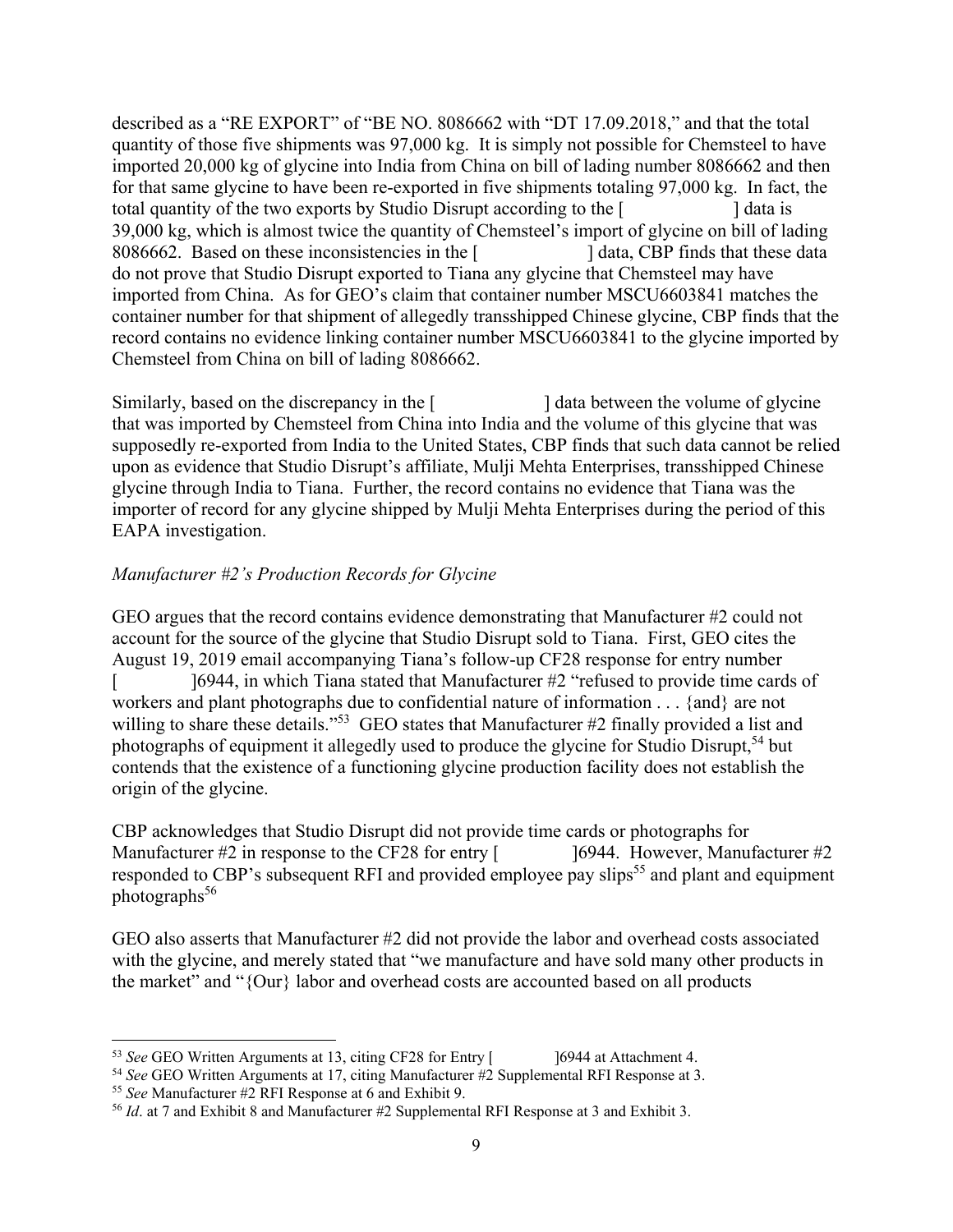manufactured and sold, and are not limited to glycine production."57

Manufacturer #2 stated that it could not identify the costs specifically related to glycine production because it manufactures and sells many other products and it described these other products as broad spectrum products related to the pharmaceutical and dye industries and stated that there are many different grades for each.<sup>58</sup> Thus, Manufacturer  $#2$  claimed that it is difficult to estimate the percentages of total production, but estimated that approximately [ ] percent of its revenue is generated from products other than glycine.<sup>59</sup> Manufacturer #2 also stated that it is [ ] and that it [

] to calculate accurate labor and overhead costs only for glycine.<sup>60</sup> As a result, Manufacturer #2 provided an estimation of the profits received from its sales of glycine to Studio Disrupt.<sup>61</sup> CBP finds that although Manufacturer #2 did not provide labor and overhead costs specifically for glycine production, the record contains documentation showing that Manufacturer #2 produced the glycine in India from raw materials, as described below.

that question. $62$ Finally, GEO claims that Manufacturer #2 appears to be the conduit for transferring payments from Studio Disrupt to the supplier of the glycine, based on a question that CBP asked in its supplemental RFI to Manufacturer #2 regarding payments and Manufacturer #2's response to

<sup>1</sup> Studio Disrupt.<sup>64</sup>  $]$ <sup>63</sup> Manufacturer #2 explained that it had an agreement with [ ] that Manufacturer  $#2$  would  $[$ Thus, Manufacturer #2's responses do not describe a situation in which Manufacturer #2 is transferring payments to a supplier of Chinese-origin glycine, but rather a situation in which In its supplemental RFI response, Manufacturer #2 clarified that when it received a payment from Studio Disrupt, Manufacturer  $#2$  then paid  $[$ , in accordance with the terms agreed upon between Manufacturer #2 and the raw material supplier,  $\overline{[}$ Manufacturer #2 makes payments to a raw material supplier. Moreover, CBP reviewed the invoices from Manufacturer  $\#2$ 's raw material supplier,  $\left[\begin{array}{cc} 1, & 1 \end{array}\right]$ , and the invoices for the transportation of raw materials to Manufacturer #2's factory, and found that these invoices demonstrate that Manufacturer #2 purchased [

the raw material supplier.<sup>65</sup> ] (*i.e.*, raw materials used to manufacture glycine) from

Furthermore, CBP reviewed the documentation that Manufacturer #2 provided for the production of the glycine for [ ] entries that Tiana imported from Studio Disrupt during the period of investigation. In addition to the raw material invoices and invoices for the transportation of the

<sup>57</sup>*See* GEO Written Arguments at 16, citing Manufacturer #2 2nd Supplemental RFI Response at 2-3 and Manufacturer #2 Supplemental RFI Response at 1.<br><sup>58</sup> See Manufacturer #2 2<sup>nd</sup> Supplemental RFI Response at 2 and Manufacturer #2 RFI Response at 5.

<sup>&</sup>lt;sup>61</sup> *Id.* at Exhibit 1.4.<br><sup>62</sup> *See* GEO Written Arguments at 16-17, citing Manufacturer #2 Supplemental RFI Response at 1.

<sup>&</sup>lt;sup>58</sup> See Manufacturer #2 2<sup>nd</sup> Supplemental RFI Response at 2 and Manufacturer #2 RFI Response at 5.<br><sup>59</sup> See Manufacturer #2 RFI Response at 5.<br><sup>60</sup> See Manufacturer #2 2<sup>nd</sup> Supplemental RFI Response at 3.<br><sup>61</sup> Id. at E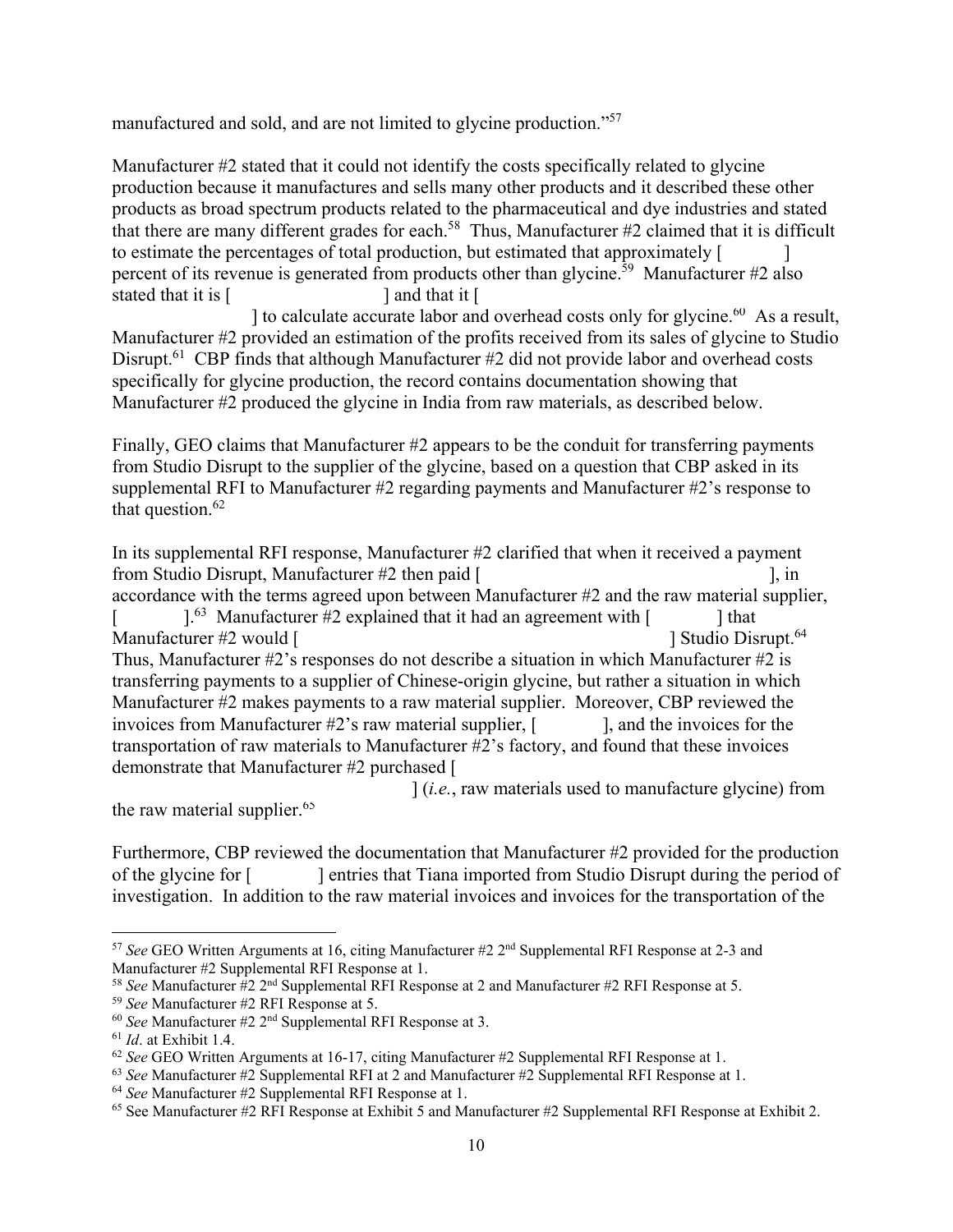raw materials invoices mentioned above, Manufacturer #2 provided blending reports and batch production reports for the production of the glycine.<sup>66</sup> CBP's examination of the production records did not reveal any facts or discrepancies indicating that Manufacturer #2 did not manufacture the glycine. In fact, the invoices from Manufacturer #2's raw material supplier,  $\overline{[}$  $\log$  of  $\lceil$ kg of [ ], show that Manufacturer #2 purchased  $\lceil \cdot \cdot \cdot \rceil$  kg of  $\lceil \cdot \cdot \cdot \rceil$ ], and Manufacturer #2's production records indicate that it takes [  $\lceil$  and  $\lceil$   $\lceil$  kg of  $\lceil$ ] and  $\perp$ ] to produce 1 kg of finished glycine. Based on these figures, CBP finds that Manufacturer #2 purchased sufficient amounts of the raw materials [ ] and [ ] to produce the [ ] kg of glycine sold to Studio Disrupt and exported to Tiana.

# *Relationship with Crest Remedies*

Mehta is a director, whereas Sanjay Mirani of Crest Remedies is not.<sup>69</sup> Contrary to GEO's assertions in the Allegation, Studio Disrupt placed information on the record claiming that neither it nor Mulji Mehta is not affiliated with Crest Remedies.<sup>67</sup> Studio Disrupt stated that it has never purchased any glycine from Crest Remedies and that neither it nor Mulji Mehta is connected with Crest Remedies.<sup>68</sup> Studio Disrupt asserted that the Antop Hill warehousing complex is a public limited company with 624 shareholders, and its main activity is to maintain 627 units in 3 buildings. Studio Disrupt claimed that according to Antop Hill's articles of association, unit owners must be shareholders in Antop Hill, and therefore both Viraj Mehta of Mulji Mehta and Sanjay Mirani of Crest Remedies hold shares in Antop Hill. Studio Disrupt indicated that Antop Hill also elects honorary directors; currently, Viraj Mehta of Mulji

GEO maintains that Crest Remedies is affiliated with Studio Disrupt and Mulji Mehta based on the overlapping directorships in the Antop Hill complex, as both Viraj Mehta and Sanjay Mirani may be the major shareholders in that [complex.](https://complex.70)<sup>70</sup> Even if Crest Remedies is not affiliated with Studio Disrupt and Mulji Mehta, GEO argues that the record shows a "close glycine supply relationship between Studio Disrupt/Mulji Mehta and Crest Remedies and clear evidence that Crest Remedies sourced Chinese glycine into India."71

The record contains data submitted by GEO from [ Remedies imported glycine into India from [China.](https://China.72)<sup>72</sup> However, Studio Disrupt asserted neither it ] demonstrating that Crest nor Mulji Mehta has any connection to Crest Remedies' [business.73](https://business.73) Based on the record of this investigation, the only apparent connection between Mulji Mehta and Crest Remedies is that both Viraj Mehta of Mulji Mehta and Sanjay Mirani of Crest Remedies are shareholders in Antop Hill as owners of units in the Antop Hill warehousing complex and have served as

 $67$  See generally Tiana and Studio Disrupt Factual Information Submission.

 $68$  *Id.* at Statement on Behalf of Studio Disrupt (page 6 of PDF)

<sup>&</sup>lt;sup>66</sup> *Id.*<br><sup>67</sup> *See* generally Tiana and Studio Disrupt Factual Information Submission.<br><sup>68</sup> *Id.* at Statement on Behalf of Studio Disrupt (page 6 of PDF)<br><sup>69</sup> *Id.*<br><sup>70</sup> *See* GEO Written Arguments at 38-39.<br><sup>71</sup> *Id.* PDF).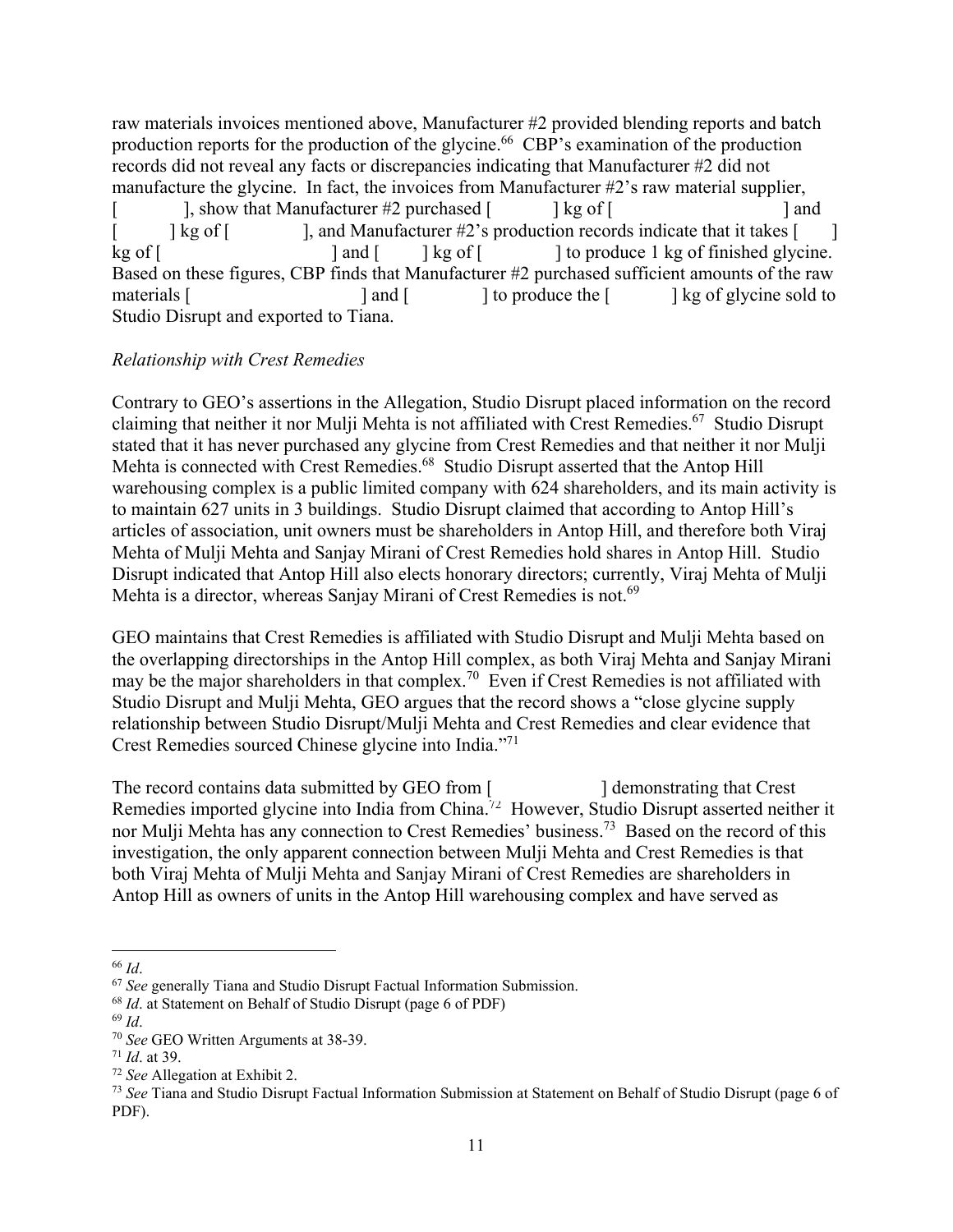directors of Antop Hill.<sup>74</sup> Nonetheless, CBP finds there is nothing on the record of this investigation that connects any Chinese glycine imports by Crest Remedies to transactions by Studio Disrupt or Mulji Mehta, or to any of Tiana's imports of glycine during the period of investigation. Thus, CBP determines that Viraj Mehta's and Sanjay Mirani's shareholdings and rotating directorships in Antop Hill do not provide evidence of a scheme, on behalf of Tiana, to transship Chinese glycine through India.

#### Tiana's Imports from Kumar

failed to cooperate to the best of their abilities in responding to CBP's requests for [information.](https://information.75)<sup>75</sup> GEO alleges that Tiana's imports of glycine from its affiliate, Kumar, were transshipped through China, and that CBP should apply adverse inferences against Tiana and Kumar because they However, CBP determines that there is not substantial evidence that Tiana's imports of glycine from Kumar consisted of transshipped Chinese glycine, and also determines that the application of adverse inferences is not warranted. CBP addresses the arguments raised by GEO below.

#### *Tiana's and Kumar's Affiliates*

GEO argues that when CBP asked Tiana and Kumar to provide information regarding their affiliates, both companies listed only five affiliated [companies.](https://companies.76)76 However, GEO claims that Kumar provided information to Commerce in the AD investigation on glycine from India showing that Kumar had at least seven affiliates, $^{77}$  and information that GEO placed on the record of this investigation revealed four additional affiliates.<sup>78</sup> GEO asserts that Tiana and Kumar have concealed information regarding their affiliates from CBP, and thus CBP should apply adverse inferences against Tiana and Kumar.

In their RFI responses, Tiana and Kumar both reported that they are affiliated with [  $\qquad \qquad$  ], as well as [

1.<sup>79</sup> Although GEO has asserted that Tiana and Kumar are affiliated with additional companies, Tiana and Kumar provided an affidavit and support documentation (*e.g.*, retirement deeds, resignation letters, and dissolution deeds) to clarify or refute any affiliation with Advance Exports, AICO Agencies Pvt. Ltd., AICO Laboratories, Rakon Industries, Ravi Industries, Rexisize Rasayan Industries, Reliance Corporation, Reliable Rasayan Industries, and Reliance Rasayan Pvt. Ltd.<sup>80</sup> Despite GEO's extensive arguments regarding affiliation, there is no information on the record of the investigation showing that Tiana was the importer of record for glycine from any of its actual or purported affiliates during the period of investigation, with the exception of Kumar. Further, there is no information on the record of the investigation demonstrating that Kumar purchased glycine from any of its actual or purported affiliates during the period of investigation. Finally, as explained below in the sub-section "Raw Material

<sup>&</sup>lt;sup>74</sup> *Id.* at Statement on Behalf of Studio Disrupt (page 6 of PDF) and Exhibits 2, 3, and 4.<br><sup>75</sup> *See* GEO Written Arguments at 18-19.

<sup>&</sup>lt;sup>76</sup> *Id.* at 20, citing Tiana RFI Response at 12 and Exhibit RFIT 5.2 and Kumar RFI Response at Exhibit RFIK-12.<br><sup>77</sup> *Id.* at 21, citing Allegation at Exhibit 20.<br><sup>78</sup> *Id.* at 21-23, citing GEO Fifth Supplemental Submi

Factual Information Submission at 2-3 and Exhibits 2, 3, and 4.

<sup>79</sup>*See* Tiana RFI Response at 13 and Exhibit RFIT 5.2 and Kumar RFI Response at Exhibit RFIK-12. 80 *See* Tiana and Kumar Factual Information Submission at 4-5 and Exhibit 1.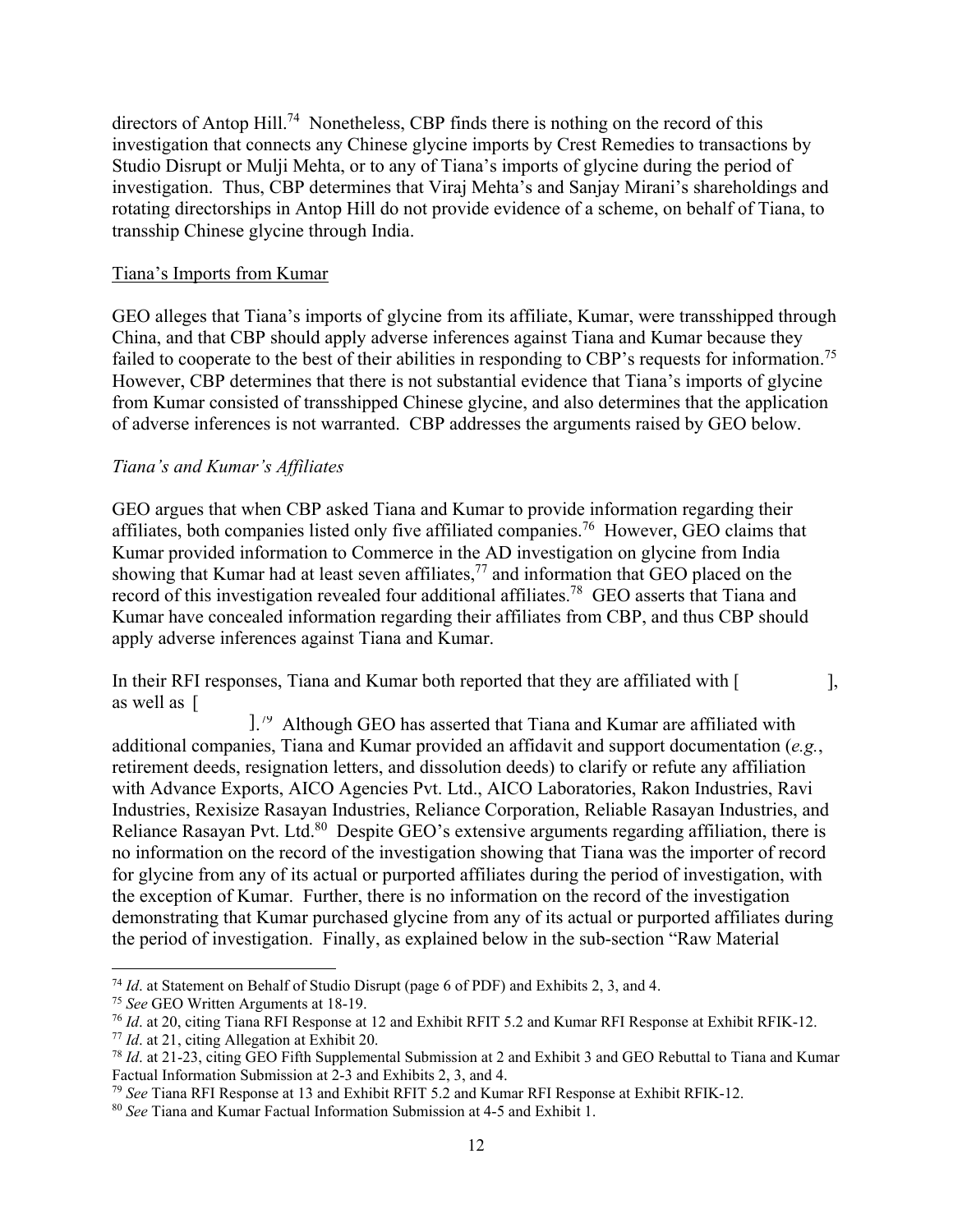Documentation," information on the record establishes that Kumar manufactured glycine in India from raw materials and exported that glycine to Tiana. CBP finds that Tiana and Kumar have not concealed information regarding their affiliates, and as a result the application of adverse inferences is not warranted.

# *Number of Employees*

manpower to produce the volume of glycine shipped to Tiana.<sup>84</sup> GEO asserts that the number of employees reported by Kumar fluctuated throughout the investigation, noting that Kumar's website indicated 15 employees from August 29, 2019 to May 17, 2020, but later (during the Covid-19 pandemic) indicated 45-50 employees.  $81$  GEO claims Kumar identified 13 employees in its RFI response but reported an additional number of workers in its supplemental RFI response.<sup>82</sup> According to GEO, Kumar would need 28-40 employees to produce  $1,200-1,800$  MT of glycine per year.<sup>83</sup> GEO argues that the apparent discrepancies in the number of employees establish that Kumar does not have sufficient

The list of employees that Kumar provided in its RFI response indicated that Kumar had a total of 13 employees.<sup>85</sup> Kumar later clarified that the listed employees are permanent employees with specific job titles such as [ ], and stated that "the number of total employees working in the plant is in the range of  $\left[$   $\right]$ . The names of the laborers are not listed because [

]."86 Further, Kumar's wage expense ledger for the period of investigation demonstrates that wages were paid to more than just the listed permanent employees each month.<sup>87</sup> CBP finds that Kumar adequately clarified the information originally provided with respect to the number of employees.

# *Raw Material Documentation*

GEO contends that Tiana and Kumar failed to provide certificates of origin for its raw materials and detailed raw material inventory records.<sup>88</sup> GEO maintains that Tiana and Kumar repeatedly failed to provide the information requested by CBP, and therefore CBP should apply adverse inferences to Tiana and [Kumar.89](https://Kumar.89) 

In its RFI response, Kumar submitted sales and production packages for [ which Tiana was the importer of record and Kumar was the [manufacturer.](https://manufacturer.90)<sup>90</sup> The production ] entries for

<sup>81</sup>*See* GEO Written Arguments at 26-27, citing GEO Third Supplemental Submission at 3 and Exhibit 4 and GEO Rebuttal to Tiana and Kumar Factual Information Submission at Exhibit 1.

<sup>&</sup>lt;sup>82</sup> Id., citing Kumar RFI Response at 7 and Exhibit RFIK-14.1 and Kumar Supplemental RFI Response at Question

<sup>18.&</sup>lt;br><sup>83</sup> *Id.* at 27, citing GEO Third Supplemental Submission at 3 and Exhibit 5.

<sup>&</sup>lt;sup>86</sup> See Kumar 2<sup>nd</sup> Supplemental RFI Response at 6.

<sup>&</sup>lt;sup>87</sup> See Kumar RFI Response at Exhibit RFIK-14.<br><sup>88</sup> See GEO Written Arguments at 28-31, citing CF28 for Entry [ RFI Response at 20, and Kumar Supplemental RFI Response at Question 9. <sup>83</sup> *Id.* at 27, citing GEO Third Supplemental Submission at 3 and Exhibit 5.<br><sup>84</sup> *Id.* at 26-28.<br><sup>85</sup> *See* Kumar RFI Response at Exhibit RFIK-14.1.<br><sup>86</sup> *See* Kumar RFI Response at Exhibit RFIK-14.<br><sup>87</sup> *See* Kumar RFI

<sup>&</sup>lt;sup>89</sup> *Id*. at 30-31.<br><sup>90</sup> *See* Kumar RFI Response at Exhibit RFIK-17.1 to 17.72.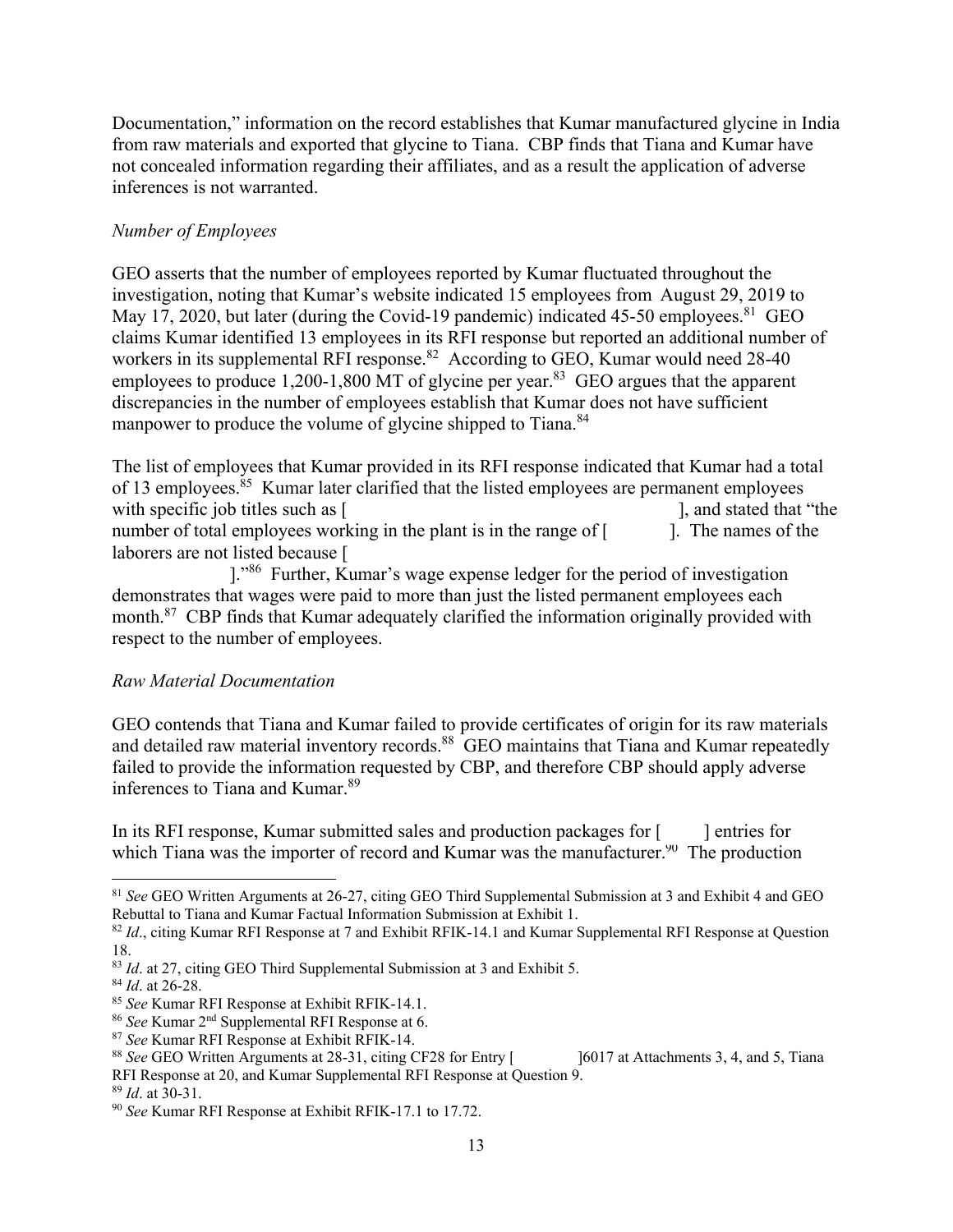raw material invoices show that Kumar purchased [ documents provided in the packages include invoices for raw materials; delivery invoices for the transportation of the raw materials to Kumar's factory; raw material issue slips (indicating movement of raw materials from inventory to be used in production); batch production records detailing the raw materials used for each batch; and packing department dispatch reports.<sup>91</sup> The

], and the batch production records detail the steps involved in converting ], and the amount of glycine produced. $92$ the raw materials into glycine, the amount of raw material used, the start and end time for [

CBP finds that the sales and production packages support Kumar's production of the glycine sold to Tiana during the period of [investigation.](https://investigation.93)<sup>93</sup> Kumar's inventory movement register indicates glycine (of which [ register, it takes [  $\overline{[}$  $\lceil \log$  of  $\lceil$ ] and [ that during the period November 2018 to March 2020, Kumar consumed [ ] to manufacture [  $\lceil$  and  $\lceil$   $\lceil$   $\lceil$  kg of  $\lceil$ ] kg of  $\lceil \log$  of  $\lceil$ ] kg was sold to Tiana).<sup>94</sup> Based on the inventory movement ] kg of ] to produce 1 kg of finished glycine. CBP conducted an in-depth review of the production records for certain sales and production packages and found that consistent with the inventory movement register, Kumar used, on average,  $\begin{bmatrix} \phantom{i} \end{bmatrix}$  kg of  $\begin{bmatrix} \phantom{i} \end{bmatrix}$  and  $\begin{bmatrix} \phantom{i} \end{bmatrix}$  kg of  $\begin{bmatrix} \phantom{i} \end{bmatrix}$  to produce 1 kg of the finished glycine exported to Tiana. Additionally, Kumar submitted payment and purchase ledgers for raw material purchases and invoices for raw material purchases, and CBP traced the amounts recorded in the inventory movement register for purchases of the raw materials [ ] and [ ] during [ ] to the purchase and payment ledgers and invoices.<sup>95</sup> While reviewing this information, CBP did not observe any facts or discrepancies indicating that Kumar did not manufacture the glycine.

Based on the evidence on the record, CBP determines that Kumar produced the glycine shipped to Tiana from raw materials, and that Kumar did not fail to provide the information requested by CBP.

# *Machinery Used to Produce the Glycine*

has impeded CBP's investigation.<sup>96</sup> GEO asserts that Kumar failed to provide a list of machinery used to produce glycine, and thus

While Kumar did not provide a written list of the machinery used to produce glycine, Kumar provided photographs of its plant and the glycine production equipment, with labels indicating which equipment was shown in each photograph and explanations of which step in the production process each piece of equipment is used.<sup>97</sup> In addition, although Kumar stated that it

RFIK-19, RFIK-25, RFIK-25.1, RFIK-26, and RFIK 26.1; and Kumar 2<sup>nd</sup> Supplemental RFI Response at Exhibit 33. <sup>96</sup> See GEO Written Arguments at 31-33, citing Kumar Supplemental RFI Response at Question 8.b. <sup>91</sup> *Id.*<br><sup>92</sup> *Id.*<br><sup>93</sup> *Id.*; *see also* Kumar Supplemental RFI Response at Exhibit RFIK-18.<br><sup>94</sup> *See* Kumar Supplemental RFI Response at Exhibits RFIK-18 and RFIK-19.<br><sup>95</sup> *See* Kumar RFI Response at Exhibits RFIK-1

<sup>97</sup> See Kumar RFI Response at Exhibit RFIK-4.2, Kumar Supplemental RFI Response at Exhibit RFIK-23, and Kumar 2nd Supplemental RFI Response at Exhibit RFIK-32.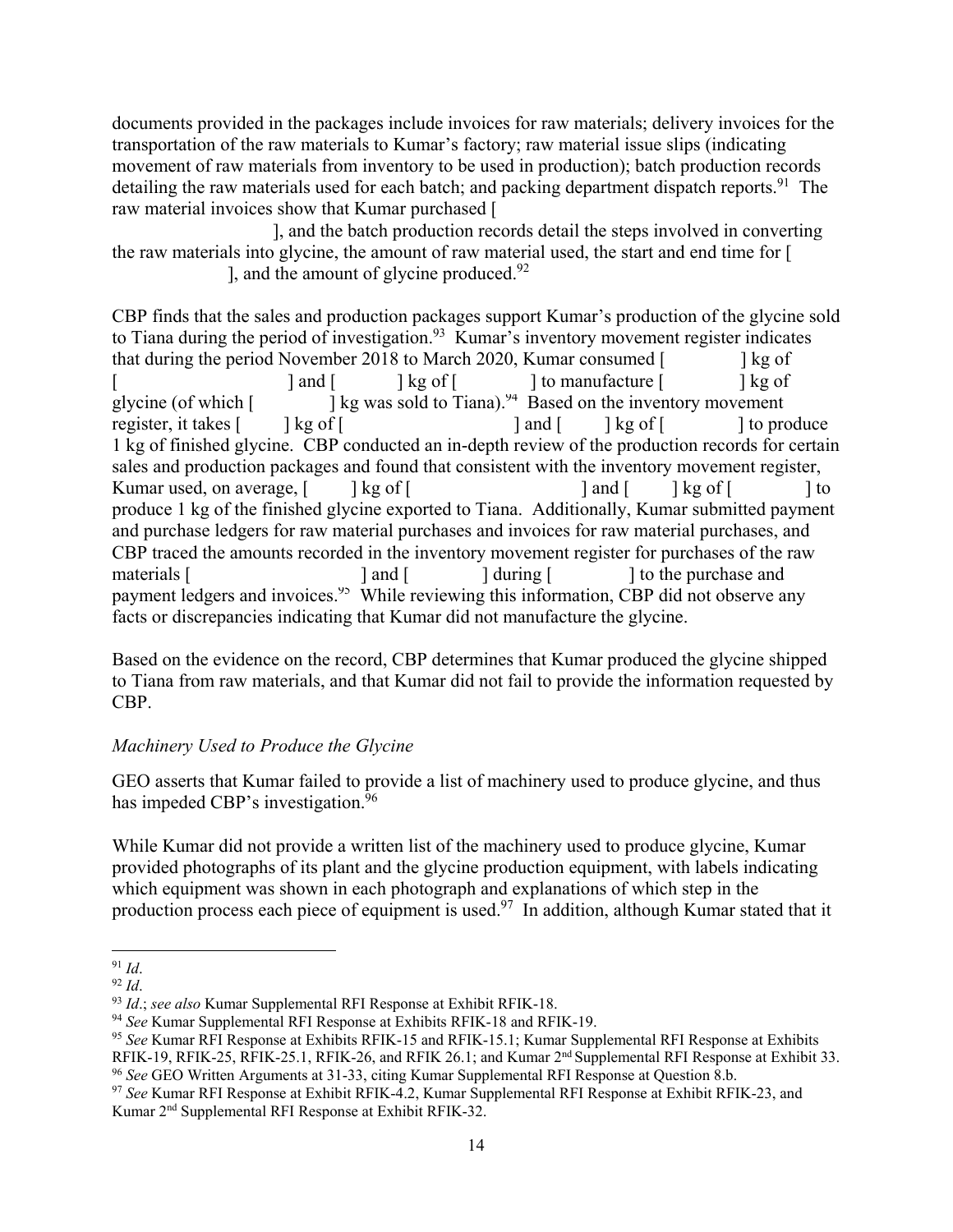was "unable to provide a list of all the machinery which was [

] and used to manufacture the Glycine," Kumar provided invoices for the following machinery used to produce of glycine: [

].<sup>98</sup> Kumar also provided the extract of its machinery ledger.<sup>99</sup> Thus, CBP finds that Kumar did not impede the investigation in responding to CBP's requests for information.

#### **General Issues**

#### *Certification Requirements for Glycine Imported from India*

AD order on glycine from China.<sup>100</sup> Under these certification requirements, importers of glycine GEO contends that pursuant to the 2012 determination by Commerce that two Indian companies were circumventing the AD order on glycine from China, Commerce instituted a country-wide certification requirement to ensure that glycine imports from India are not actually subject to the shipped from India must (1) complete an importer certification for entries of Indian-origin glycine; (2) maintain the certification on file with supporting documentation, and (3) provide these records to CBP upon request. GEO points to CBP's question whether Tiana's "contracts include requirements for the required certification if your company is claiming glycine not subject to {AD duties} because it does not contain raw materials from PRC." GEO argues that Tiana responded that it has no such requirements because it does "not have any contracts with the manufacturers / suppliers of Glycine"101 and claimed the Indian certificate of origin as its sole support for country of origin at the time of entry.<sup>102</sup> GEO asserts that Tiana's reliance on the Indian certificate of origin, as its sole support for country of origin at the time of entry, is misplaced. GEO claims that Tiana failed to provide the signed importer certifications and supporting documentation, even though CBP requested them, and therefore should be subject to the China-wide AD rate for its imports of glycine from India.<sup>103</sup>

Pursuant to the certification requirements described above, importers of Indian glycine are only required to provide the importer certification and supporting documentation upon CBP's request. CBP made no such request to Tiana during this investigation. As for the question that CBP asked Tiana in the CF28 for entry [ ]6017, CBP specifically asked whether Tiana's "contracts include requirements for the required certification if your company is claiming glycine not subject to {AD duties} because it does not contain raw materials from PRC."<sup>104</sup> In response, Tiana stated, "No, we do not have any contracts with the manufacturers / suppliers of Glycine."<sup>105</sup> CBP finds that Tiana's statement that it does not have contracts with its manufacturers and suppliers cannot be construed to mean that Tiana does not maintain the

<sup>&</sup>lt;sup>98</sup> See Kumar Supplemental RFI Response at Questions 8.b and 8.d and Exhibit RFIK-24.<br><sup>99</sup> See Kumar RFI Response at Exhibit RFIK-4.<br><sup>100</sup> See GEO Written Arguments at 7-8, citing 2012 Glycine Circumvention Determination

<sup>&</sup>lt;sup>99</sup> See Kumar RFI Response at Exhibit RFIK-4.

and Decision Memorandum (both provided in GEO Rebuttal to Manufacturer #2 Supplemental RFI Response at Exhibit 1).<br> $^{101}$  *Id.* at 8, citing CF28 for Entry [

<sup>&</sup>lt;sup>101</sup> *Id.* at 8, citing CF28 for Entry  $[$  16017 at Attachment 3.<br><sup>102</sup> *Id.* at 8-9, citing Tiana RFI Response at 7-8.<br><sup>103</sup> *Id.* at 7-10.<br><sup>104</sup> *See* CF28 for Entry  $[$  16017 at Attachment 2.<br><sup>105</sup> *Id.* at Attachment

<sup>&</sup>lt;sup>103</sup> *Id.* at 7-10.<br><sup>104</sup> *See* CF28 for Entry [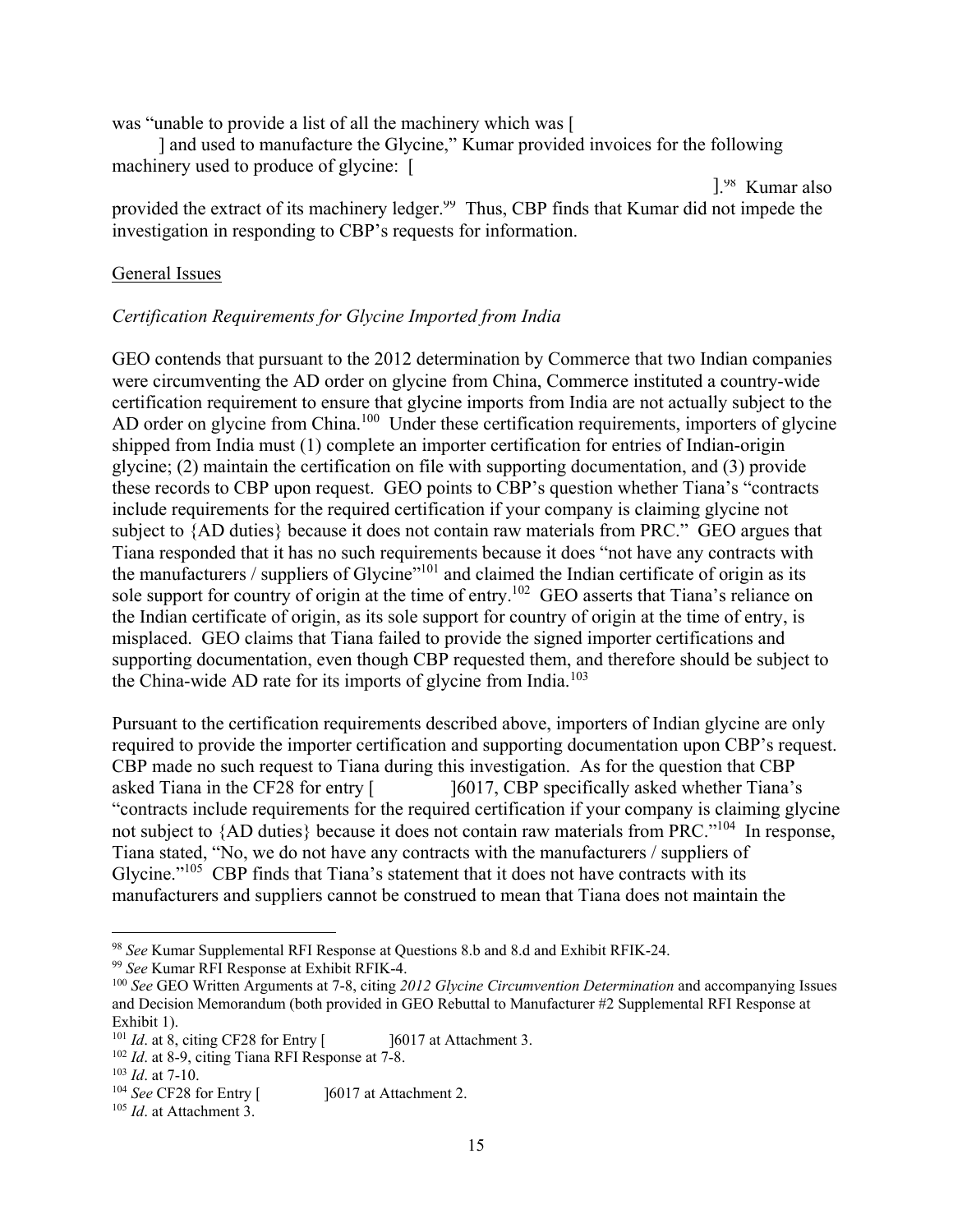requisite importer certification and support documentation. Moreover, the record contains documentation supporting Kumar's and Manufacturer #2's production of glycine in India from raw materials for [ ] of Tiana's entries of glycine during the period of investigation.

## *Shipments from Avid Organics*

 17.09.2018."<sup>107</sup> GEO argues that Tiana was also the importer of record for Chinese glycine transshipped from India by Avid Organics to Norris Industries, asserting that Norris Industries and its affiliate Maypro Industries historically have imported glycine from Tiana's affiliates.<sup>106</sup> GEO cites  $\overline{[}$ India on bill of lading 8086662 and another set of [ ] data showing that Chemsteel imported 20,000 kg of glycine from China into ] data showing that Avid Organics shipped 20,000 kg of glycine from India to the United States to consignee Norris Industries Inc. that was described as a "RE EXPORT" of "BE NO. 8086662" with "DT

As discussed previously with respect to Studio Disrupt and Mulji Mehta Enterprises, CBP finds that the [ ] data cited by GEO are discrepant. Specifically, these data show that Chemsteel imported 20,000 kg of glycine from China on bill of lading 8086662, yet show that a total quantity of 97,000 kg of glycine associated with bill of lading 8086662 was re-exported from India.<sup>108</sup> Therefore, CBP determines that these data cannot be relied upon as evidence that Avid Organics transshipped Chinese glycine through India to Tiana. Moreover, the record contains no evidence that Tiana was the importer of record for any glycine shipped by Avid Organics during the period of investigation. In addition, [

] <sup>109</sup>

Exhibits 16 and 18-26. <sup>106</sup>*See* GEO Written Arguments at 40, citing GEO Second Supplemental Submission at 2 and Allegation at 9-10 and

<sup>&</sup>lt;sup>107</sup> See GEO Written Arguments at 40-41, citing GEO Second Supplemental Submission at 1-2 and Exhibit 2.<br><sup>108</sup> See GEO First Supplemental Submission at Exhibits 1 and 2.<br><sup>109</sup> See Kumar 2<sup>nd</sup> Supplemental RFI Response at